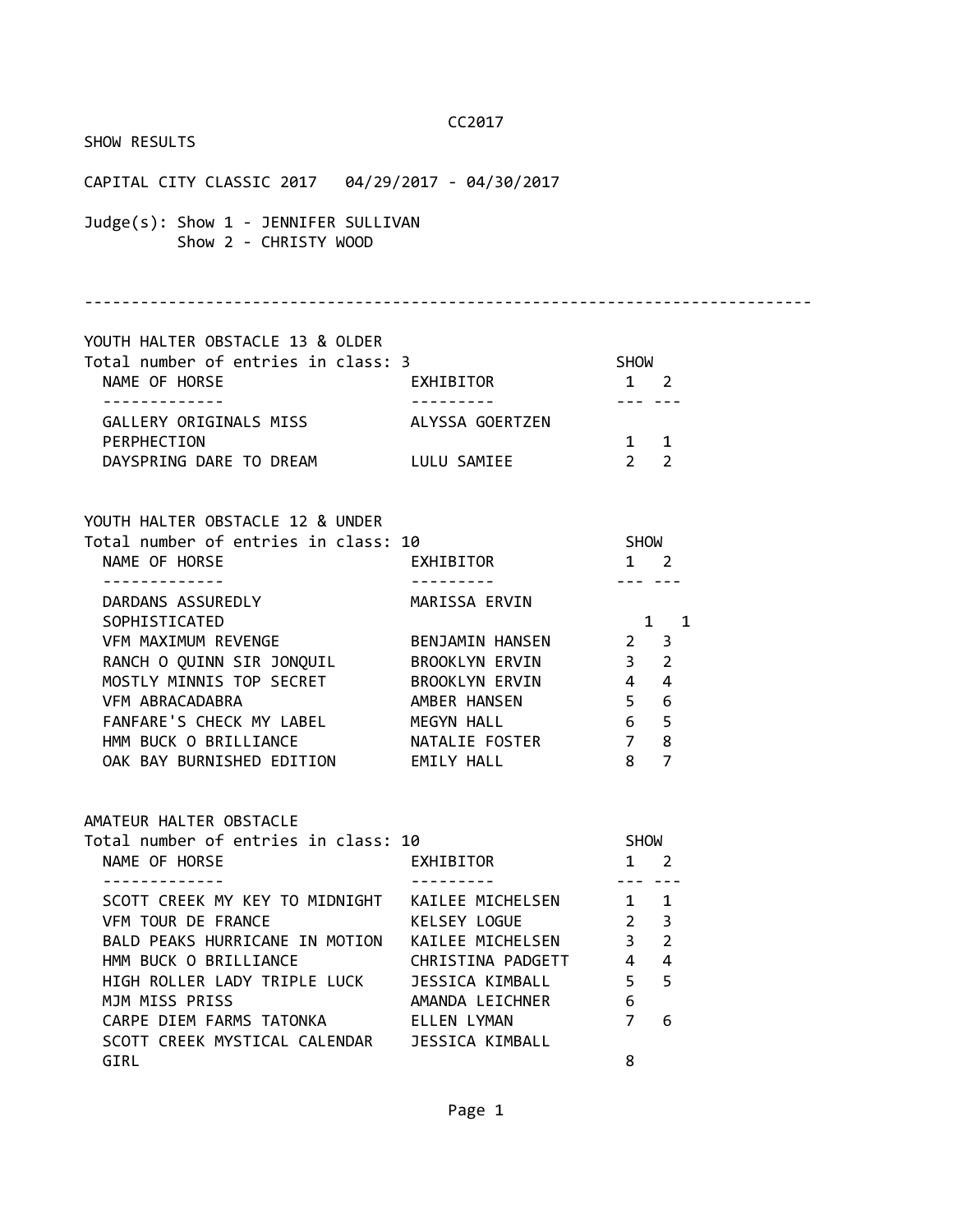| OPEN HALTER OBSTACLE                                                                                               |                                |                                                                                                                                                                                                                                                                                                                                                                                                                                                                                           |                |
|--------------------------------------------------------------------------------------------------------------------|--------------------------------|-------------------------------------------------------------------------------------------------------------------------------------------------------------------------------------------------------------------------------------------------------------------------------------------------------------------------------------------------------------------------------------------------------------------------------------------------------------------------------------------|----------------|
| Total number of entries in class: 2<br>NAME OF HORSE<br>-------------                                              | EXHIBITOR<br>----------        | <b>SHOW</b><br>$1 \quad 2$<br>$\frac{1}{2} \frac{1}{2} \frac{1}{2} \frac{1}{2} \frac{1}{2} \frac{1}{2} \frac{1}{2} \frac{1}{2} \frac{1}{2} \frac{1}{2} \frac{1}{2} \frac{1}{2} \frac{1}{2} \frac{1}{2} \frac{1}{2} \frac{1}{2} \frac{1}{2} \frac{1}{2} \frac{1}{2} \frac{1}{2} \frac{1}{2} \frac{1}{2} \frac{1}{2} \frac{1}{2} \frac{1}{2} \frac{1}{2} \frac{1}{2} \frac{1}{2} \frac{1}{2} \frac{1}{2} \frac{1}{2} \frac{$                                                                |                |
| SCOTT CREEK MYSTICAL CALENDAR JESSICA KIMBALL<br>GIRL                                                              |                                | $1 \quad 1$                                                                                                                                                                                                                                                                                                                                                                                                                                                                               |                |
| HIGH ROLLER LADY TRIPLE LUCK JESSICA KIMBALL                                                                       |                                | 2 <sup>2</sup>                                                                                                                                                                                                                                                                                                                                                                                                                                                                            |                |
| YOUTH OBSTACLE DRIVING<br>Total number of entries in class: 2                                                      |                                | <b>SHOW</b>                                                                                                                                                                                                                                                                                                                                                                                                                                                                               |                |
| NAME OF HORSE                                                                                                      | EXHIBITOR                      | $1 \quad 2$                                                                                                                                                                                                                                                                                                                                                                                                                                                                               |                |
| . <u>_ _ _ _ _ _ _ _ _ _ _</u> _<br>MOSTLY MINNIS TOP SECRET BROOKLYN ERVIN<br>DAYSPRING DARE TO DREAM LULU SAMIEE |                                | $1 \quad 1$<br>$2\quad 2$                                                                                                                                                                                                                                                                                                                                                                                                                                                                 |                |
| AMATEUR OBSTACLE DRIVING<br>Total number of entries in class: 3                                                    |                                | SHOW                                                                                                                                                                                                                                                                                                                                                                                                                                                                                      |                |
| NAME OF HORSE                                                                                                      | EXHIBITOR                      | $1\quad 2$                                                                                                                                                                                                                                                                                                                                                                                                                                                                                |                |
| -------------<br>SRF LEGACY                                                                                        | ----------<br>KAILEE MICHELSEN | $\frac{1}{2} \left( \frac{1}{2} \right) \left( \frac{1}{2} \right) \left( \frac{1}{2} \right) \left( \frac{1}{2} \right) \left( \frac{1}{2} \right) \left( \frac{1}{2} \right) \left( \frac{1}{2} \right) \left( \frac{1}{2} \right) \left( \frac{1}{2} \right) \left( \frac{1}{2} \right) \left( \frac{1}{2} \right) \left( \frac{1}{2} \right) \left( \frac{1}{2} \right) \left( \frac{1}{2} \right) \left( \frac{1}{2} \right) \left( \frac{1}{2} \right) \left( \frac$<br>$1 \quad 1$ |                |
| SCOTT CREEK MY KEY TO MIDNIGHT KAILEE MICHELSEN 2 2<br>HUNTERBERRY HILL SPLASH OF ELLEN LYMAN                      |                                |                                                                                                                                                                                                                                                                                                                                                                                                                                                                                           |                |
| <b>CLASS</b>                                                                                                       |                                | $3^{\circ}$                                                                                                                                                                                                                                                                                                                                                                                                                                                                               | 3              |
| OPEN OBSTACLE DRIVING<br>Total number of entries in class: 0                                                       |                                |                                                                                                                                                                                                                                                                                                                                                                                                                                                                                           |                |
| <b>OPEN ROADSTER</b>                                                                                               |                                |                                                                                                                                                                                                                                                                                                                                                                                                                                                                                           |                |
| Total number of entries in class: 1<br>NAME OF HORSE                                                               | EXHIBITOR                      | SHOW<br>$1\quad 2$                                                                                                                                                                                                                                                                                                                                                                                                                                                                        |                |
| -------------<br>VFM FAIREST IMAGE                                                                                 | CHERIE SMITH                   | --- ---<br>1                                                                                                                                                                                                                                                                                                                                                                                                                                                                              | 1              |
| AMATEUR ROADSTER                                                                                                   |                                |                                                                                                                                                                                                                                                                                                                                                                                                                                                                                           |                |
| Total number of entries in class: 2<br>NAME OF HORSE                                                               | EXHIBITOR                      | <b>SHOW</b><br>$1 \quad 2$                                                                                                                                                                                                                                                                                                                                                                                                                                                                |                |
| <u> - - - - - - - - - -</u> .                                                                                      |                                |                                                                                                                                                                                                                                                                                                                                                                                                                                                                                           |                |
| VFM FAIREST IMAGE<br>RHMF GEMINIS SHIMMERING BLACK RONDA FIGAL                                                     | KATIE HANSEN                   | $1 \quad$                                                                                                                                                                                                                                                                                                                                                                                                                                                                                 | 1              |
| <b>ONYX</b>                                                                                                        |                                | $\overline{2}$                                                                                                                                                                                                                                                                                                                                                                                                                                                                            | $\overline{2}$ |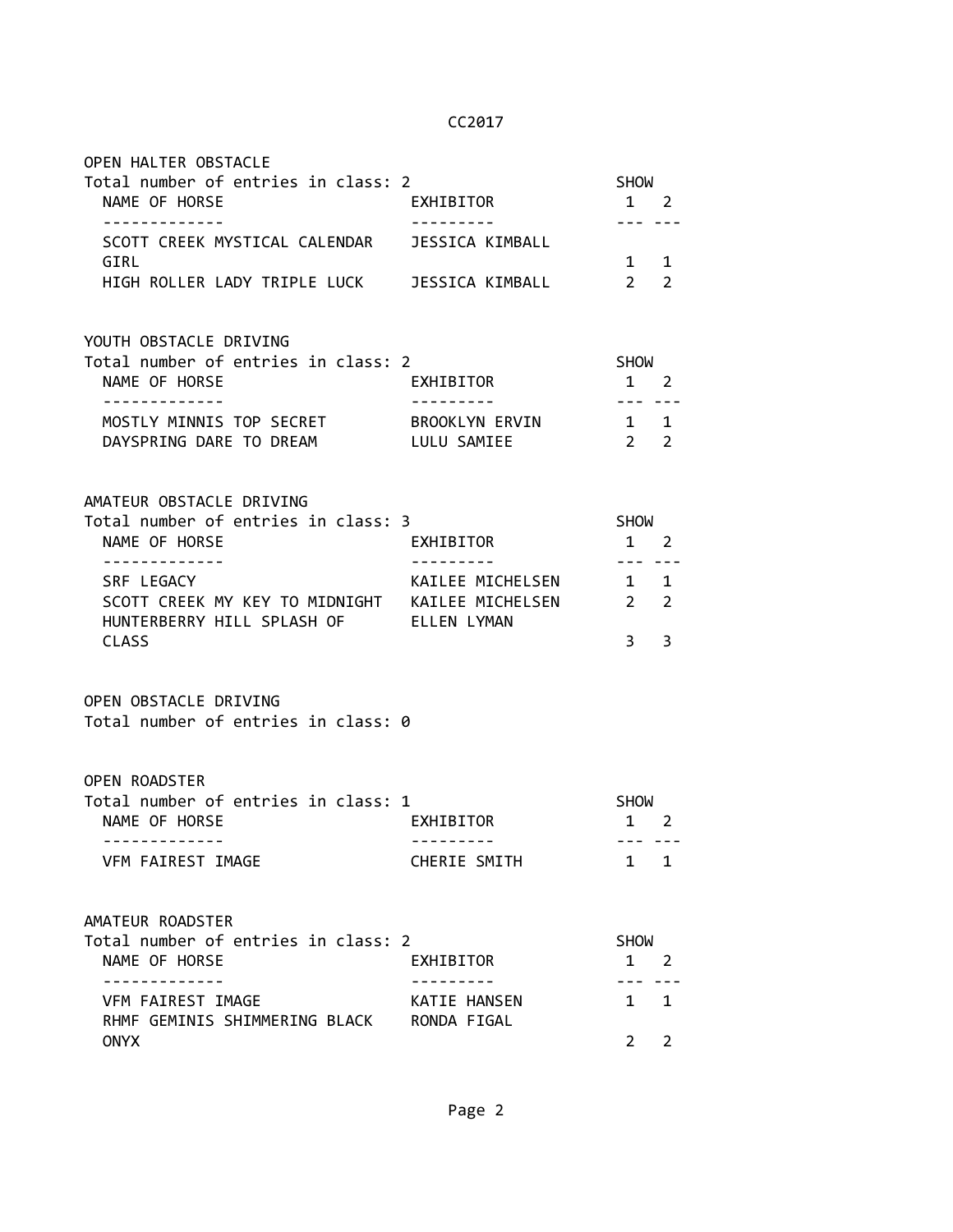| YOUTH ROADSTER                      |             |             |  |
|-------------------------------------|-------------|-------------|--|
| Total number of entries in class: 2 |             | <b>SHOW</b> |  |
| NAME OF HORSE                       | EXHIBITOR   | $1 \quad 2$ |  |
|                                     |             |             |  |
| OAK BAY BURNISHED EDITION           | FMTIY HAII  | $1 \quad 1$ |  |
| DAYSPRING DARE TO DREAM             | LULU SAMIEE |             |  |

# AMATEUR OWNED TRAINED EXHIBITED MARES

| Total number of entries in class: 8 |                  | <b>SHOW</b>      |                |  |
|-------------------------------------|------------------|------------------|----------------|--|
| NAME OF HORSE                       | EXHIBITOR        |                  | 2              |  |
|                                     |                  |                  |                |  |
| SCOTT CREEK MONARCH OREO DREAM      | JOANNE ROSS      |                  | 1              |  |
| EQUISPORT COLORED N VOGUE           | HEATHER KAHL     | $2 \overline{3}$ |                |  |
| BALD PEAKS ONE NIGHT STAND          | KAILEE MICHELSEN | 3                | $\overline{2}$ |  |
| DVM PASOS ANIMATED ELEGANCE         | BARBARA KAHL     | 4                | 7              |  |
| THISTLE FIELDS AMERICAN SPIRIT      | JANINE MCDONALD  | 5.               | $-5$           |  |
| MJM MISS PRISS                      | AMANDA LEICHNER  | 6                | 6              |  |
| SCOTT CREEK EXCEPTIONAL             | SUSAN WILSON     |                  |                |  |
| <b>TEMPTRESS</b>                    |                  |                  | 8              |  |
| LAZY RS SUPER STAR                  | BAMBI ROYLANCE   | 8                | 4              |  |
|                                     |                  |                  |                |  |

#### AMATEUR MARE

| Total number of entries in class: 11 |                  | <b>SHOW</b>                              |                |  |
|--------------------------------------|------------------|------------------------------------------|----------------|--|
| NAME OF HORSE                        | EXHIBITOR        |                                          | 2              |  |
|                                      |                  |                                          |                |  |
| EQUISPORT COLORED N VOGUE            | HEATHER KAHL     |                                          | 6              |  |
| FLYIN GS ASSURED BRILLIANCE          | TRACY GUTSCHER   | $\begin{array}{ccc} & 2 & 1 \end{array}$ |                |  |
| FLYIN GS ASSURED MALIBU BARBIE       | CAYLA SCHAEFFER  |                                          | 3 <sup>3</sup> |  |
| OAK BAY ROBBIN THE BANK WITH         | SHERYL PETERSON  |                                          |                |  |
| <b>JOSIE</b>                         |                  |                                          | 8              |  |
| SCOTT CREEK MONARCH OREO DREAM       | JOANNE ROSS      | 5                                        | $\overline{2}$ |  |
| THISTLE FIELDS AMERICAN SPIRIT       | JANINE MCDONALD  | 6                                        | 4              |  |
| BALD PEAKS ONE NIGHT STAND           | KAILEE MICHELSEN | 7                                        | 5              |  |
| STAR VALLEYS ALL JESSED UP           | BARBARA KAHL     | 8                                        |                |  |
| LAZY RS SUPER STAR                   | BAMBI ROYLANCE   |                                          |                |  |

GRAND CHAMPION & RESERVE AMATEUR MARE

|                                | <b>SHOW</b> |
|--------------------------------|-------------|
| NAME OF HORSE                  | $1 \quad 2$ |
|                                |             |
| SCOTT CREEK MONARCH OREO DREAM | G R         |
| EQUISPORT COLORED N VOGUE      | R           |
| FLYIN GS ASSURED BRILLIANCE    |             |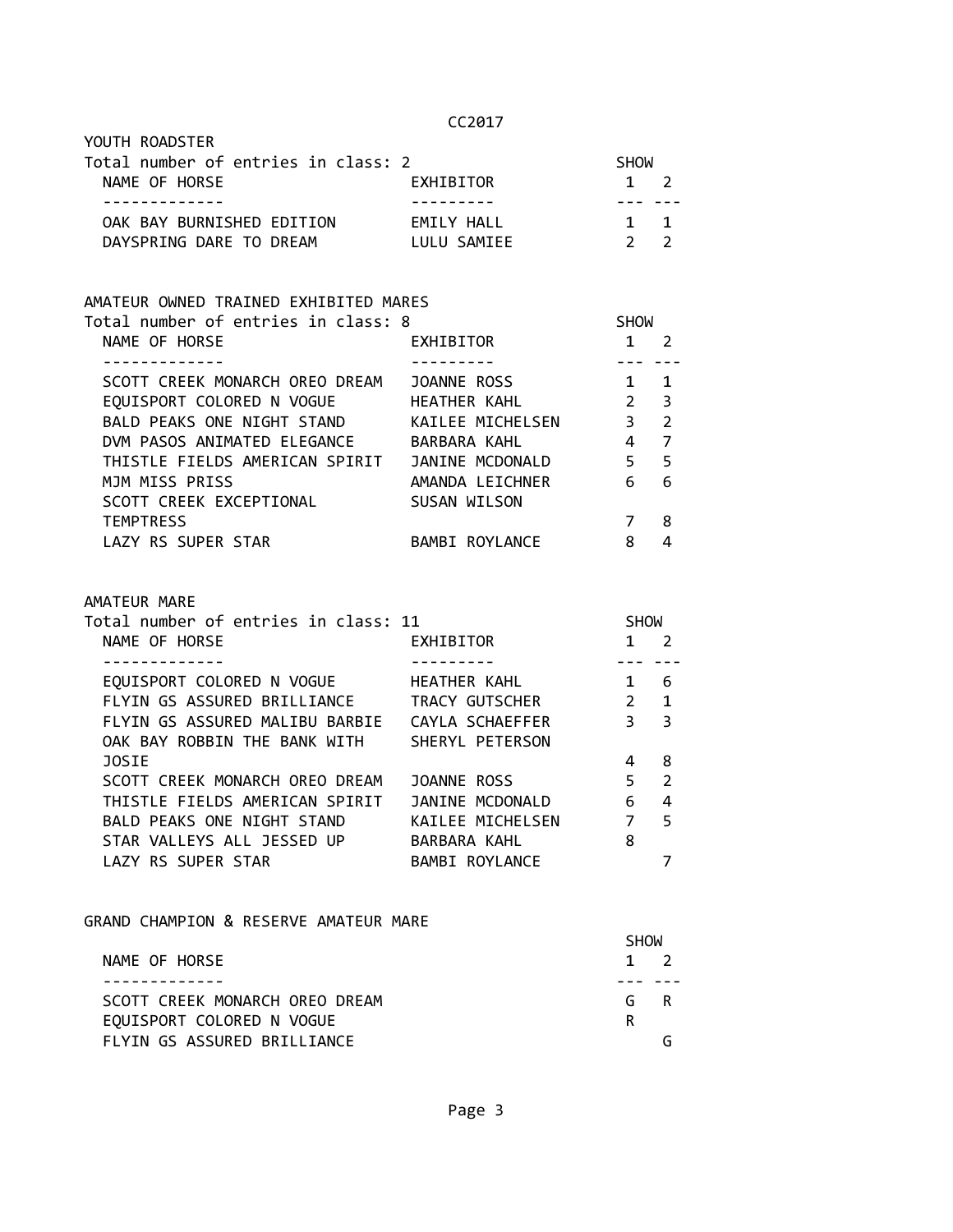|                                                                                               | CC2017              |                                                                                                                                                                                                                               |             |
|-----------------------------------------------------------------------------------------------|---------------------|-------------------------------------------------------------------------------------------------------------------------------------------------------------------------------------------------------------------------------|-------------|
| AMATEUR STOCK TYPE MARE                                                                       |                     |                                                                                                                                                                                                                               |             |
| Total number of entries in class: 1<br>NAME OF HORSE<br>. <u>.</u> .                          | EXHIBITOR           | <b>SHOW</b><br>$1\quad 2$                                                                                                                                                                                                     |             |
| RHMF GEMINIS TWINKLIN STAR JULIE HEMENWAY 1 1                                                 |                     |                                                                                                                                                                                                                               |             |
| YOUTH OWNED TRAINED EXHIBITED CLASSIC PLEASURE DRIVING<br>Total number of entries in class: 1 |                     | <b>SHOW</b>                                                                                                                                                                                                                   |             |
| NAME OF HORSE                                                                                 | EXHIBITOR           | $1 \quad 2$                                                                                                                                                                                                                   |             |
| -------------<br>MOSTLY MINNIS TOP SECRET BROOKLYN ERVIN 1 1                                  | -----------         | 1000 - 1000 - 1000 - 1000 - 1000 - 1000 - 1000 - 1000 - 1000 - 1000 - 1000 - 1000 - 1000 - 1000 - 1000 - 1000 - 1000 - 1000 - 1000 - 1000 - 1000 - 1000 - 1000 - 1000 - 1000 - 1000 - 1000 - 1000 - 1000 - 1000 - 1000 - 1000 |             |
| YOUTH CLASSIC PLEASURE DRIVING 13-18<br>Total number of entries in class: 2                   |                     | <b>SHOW</b>                                                                                                                                                                                                                   |             |
| NAME OF HORSE                                                                                 | EXHIBITOR           | $1 \quad 2$                                                                                                                                                                                                                   |             |
| -------------<br>GALLERY ORIGINALS MISS ALISSA GOERTZEN                                       | ----------          |                                                                                                                                                                                                                               |             |
| PERPHECTION                                                                                   |                     | $1\quad 2$                                                                                                                                                                                                                    |             |
| BONSAI RUN FOOLS GOLD MORGAN MCGUIRE                                                          |                     | $2 \quad 1$                                                                                                                                                                                                                   |             |
| YOUTH CLASSIC PLEASURE DRIVING 12 & UNDER                                                     |                     |                                                                                                                                                                                                                               |             |
| Total number of entries in class: 4                                                           |                     | <b>SHOW</b>                                                                                                                                                                                                                   |             |
| NAME OF HORSE<br>-------------                                                                | <b>EXHIBITOR</b>    | $1 \quad 2$                                                                                                                                                                                                                   |             |
| DARDANS ASSUREDLY                                                                             | MARISSA ERVIN       |                                                                                                                                                                                                                               |             |
| SOPHISTICATED<br>VFM MAXIMUM REVENGE                                                          | BENJAMIN HANSEN 2 2 |                                                                                                                                                                                                                               | $1 \quad 3$ |
| MOSTLY MINNIS TOP SECRET BROOKLYN ERVIN                                                       |                     | $3 \quad 1$                                                                                                                                                                                                                   |             |
| AMATEUR OWNED TRAINED EXHIBITED CLASSIC PLEASURE DRIVING                                      |                     |                                                                                                                                                                                                                               |             |
| Total number of entries in class: 5<br>$NIMF$ of $IOPCF$ $IVIITDTTOP$                         |                     | <b>SHOW</b><br>$\sim$ 1 $\sim$                                                                                                                                                                                                |             |

| NAME OF HORSE                 | EXHIBITOR        |   |                         |
|-------------------------------|------------------|---|-------------------------|
|                               |                  |   |                         |
| SRF LEGACY                    | KAILEE MICHELSEN |   | $\overline{\mathbf{3}}$ |
| RHMF GEMINIS SPARKLIN KID     | CINDY SAUM       |   | 4                       |
| VEM TOUR DE FRANCE            | KELSEY LOGUE     | 3 | $\mathbf 1$             |
| RHMF GEMINIS BLACK LEGACY     | JULIE HEMENWAY   |   | - 5                     |
| RHMF GEMINIS SHIMMERING BLACK | RONDA FIGAL      |   |                         |
| <b>ONYX</b>                   |                  |   |                         |

# AMATEUR CLASSIC PLEASURE DRIVING

|               | Total number of entries in class: 9 |  |           | <b>SHOW</b> |  |
|---------------|-------------------------------------|--|-----------|-------------|--|
| NAME OF HORSE |                                     |  | EXHIBITOR |             |  |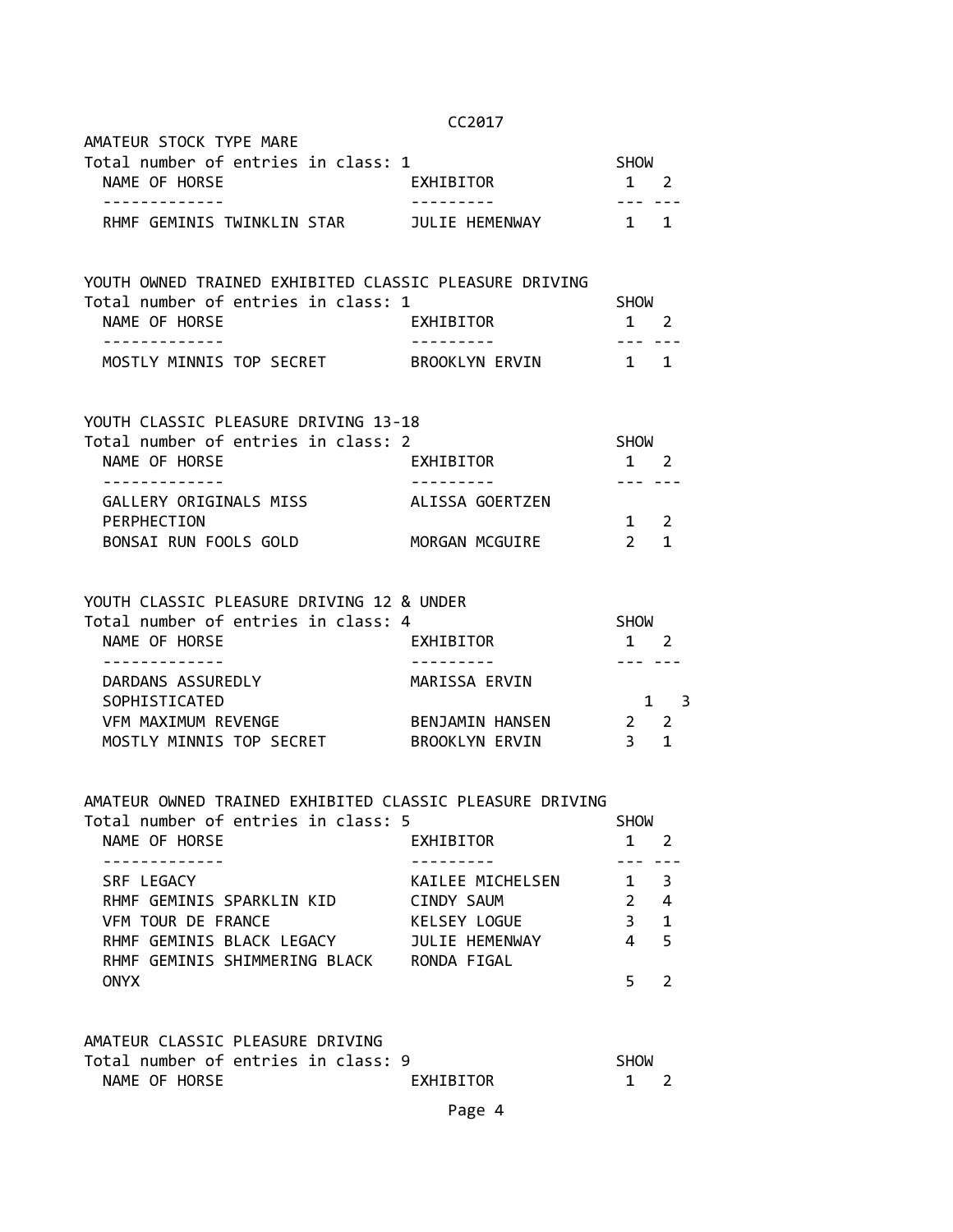| BONSAI RUN FOOLS GOLD                               | GAYLENE BARTEL       | $1\quad 2$                  |                         |
|-----------------------------------------------------|----------------------|-----------------------------|-------------------------|
| VFM MAXIMUM REVENGE                                 | KATIE HANSEN         | $2 \quad 1$                 |                         |
| VFM TOUR DE FRANCE                                  | KELSEY LOGUE         | 3 <sup>7</sup>              | $\overline{\mathbf{3}}$ |
| RHMF GEMINIS SPARKLIN KID                           | CINDY SAUM           | $4\quad 6$                  |                         |
| SRF LEGACY                                          | KAILEE MICHELSEN 5 4 |                             |                         |
| OAK GROVE LEGENDS CRIMSON TIDE  CHEYENNE TAYLOR 6 8 |                      |                             |                         |
|                                                     |                      |                             |                         |
| RHMF GEMINIS SHIMMERING BLACK RONDA FIGAL           |                      |                             |                         |
| ONYX                                                |                      | 7 <sub>5</sub>              |                         |
| HIGH ROLLER LADY TRIPLE LUCK JESSICA KIMBALL        |                      | 8 <sub>7</sub>              |                         |
| YOUTH PLEASURE DRIVING 7 & UNDER                    |                      |                             |                         |
| Total number of entries in class: 3                 |                      | SHOW                        |                         |
| NAME OF HORSE                                       | EXHIBITOR            | $1 \quad 2$                 |                         |
|                                                     |                      |                             |                         |
| SCOTT CREEK RIVER WIND                              | MEGYN HALL           | $1 \quad 1$                 |                         |
|                                                     |                      |                             |                         |
| SPECIAL NEEDS DRIVING                               |                      |                             |                         |
| Total number of entries in class: 1                 |                      | <b>SHOW</b>                 |                         |
| NAME OF HORSE                                       | EXHIBITOR            | $1\quad 2$                  |                         |
| -------------                                       | ---------            |                             |                         |
| FANFARE'S CHECK MY LABEL MICHAEL STUCKI             |                      | $1 \quad 1$                 |                         |
| YOUTH VERSATILITY                                   |                      |                             |                         |
| Total number of entries in class: 6                 |                      | SHOW                        |                         |
| NAME OF HORSE                                       | EXHIBITOR            | $1 \quad 2$                 |                         |
|                                                     |                      |                             |                         |
| RANCH O QUINN SIR JONQUIL BROOKLYN ERVIN            |                      | $1 \quad 1$                 |                         |
| GALLERY ORIGINALS MISS ALISSA GOERTZEN              |                      |                             |                         |
| PERPHECTION                                         |                      | $2 \quad 4$                 |                         |
| DAYSPRING DARE TO DREAM LULU SAMIEE                 |                      | $3 \overline{\phantom{0}3}$ |                         |
| OAK BAY BURNISHED EDITION EMILY HALL                |                      | 4 <sub>2</sub>              |                         |
| DARDANS ASSUREDLY                                   | MARISSA ERVIN        |                             |                         |
| SOPHISTICATED                                       |                      |                             | 5 <sub>5</sub>          |
| SCOTT CREEK RIVER WIND                              | MEGYN HALL           | 6                           | 6                       |
|                                                     |                      |                             |                         |
| COUNTRY PLEASURE DRIVING STALLIONS                  |                      |                             |                         |
| Total number of entries in class: 1                 |                      | SHOW                        |                         |
| NAME OF HORSE                                       | EXHIBITOR            |                             | $1 \quad 2$             |
| -----------<br>COLUMBIA TRIPLE CROWN                | ADELYN ROWLAND       |                             | $1 \quad 1$             |
|                                                     |                      |                             |                         |

OPEN COUNTRY PLEASURE DRIVING OVER 32" - 34"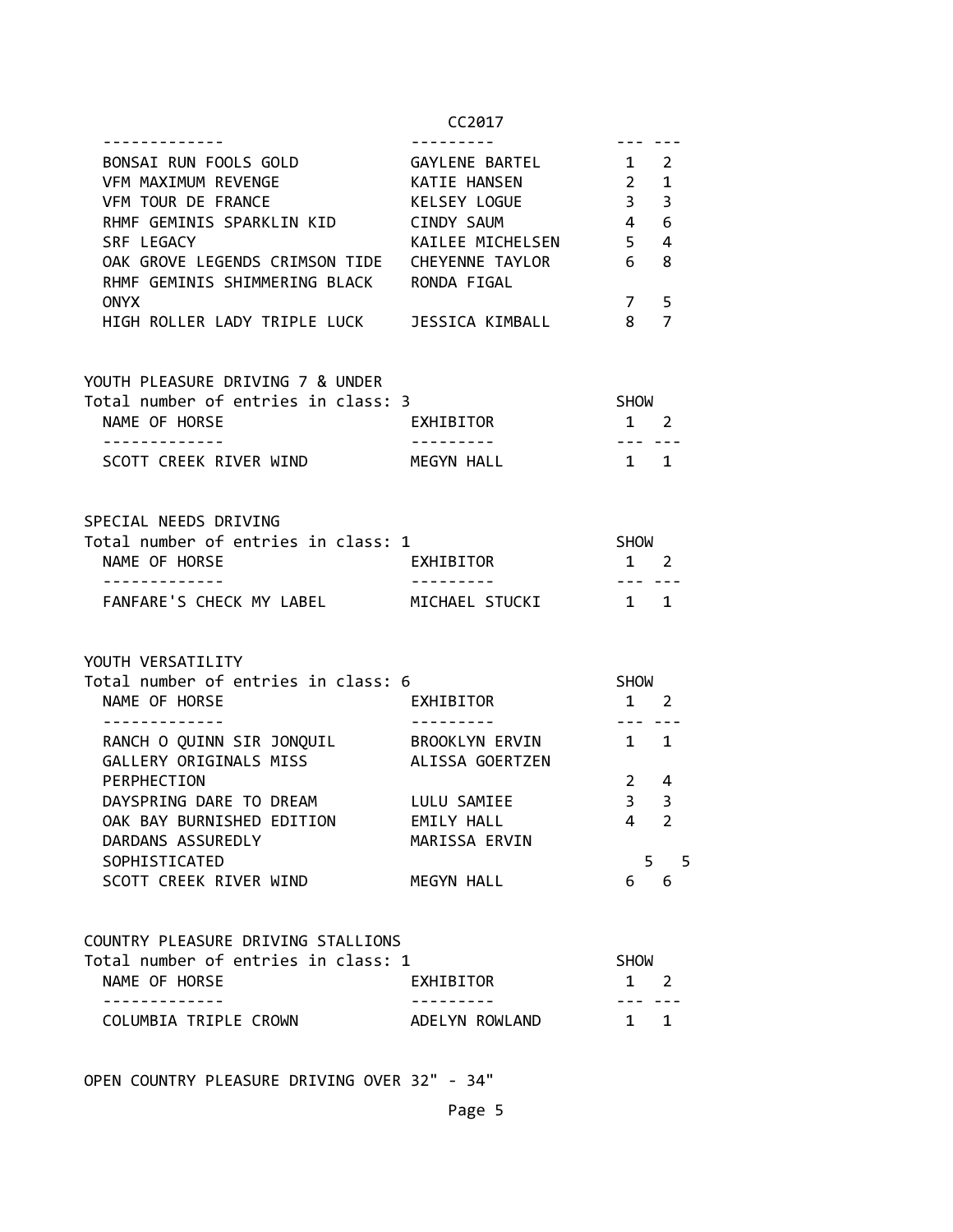| Total number of entries in class: 5 |                  | <b>SHOW</b>   |                            |  |
|-------------------------------------|------------------|---------------|----------------------------|--|
| NAME OF HORSE                       | EXHIBITOR        |               |                            |  |
|                                     |                  |               |                            |  |
| RHMF GEMINIS DANCIN IN THE          | CINDY SAUM       |               |                            |  |
| WIND                                |                  |               | $\overline{\phantom{a}}$ 3 |  |
| OAK BAY SHADOWFAX                   | JESSIE SKERJANIC | $\mathcal{P}$ | $\overline{2}$             |  |
| <b>VFM FAIREST IMAGE</b>            | CHERIE SMITH     | 3             | $\mathbf{1}$               |  |
| RHMF GEMINIS TWINKLIN STAR          | JULIE HEMENWAY   | 4             | 5                          |  |
| COLUMBIA TRIPLE CROWN               | ADELYN ROWLAND   |               |                            |  |

| LADIES COUNTRY PLEASURE DRIVING     |                  |               |                |
|-------------------------------------|------------------|---------------|----------------|
| Total number of entries in class: 5 |                  | <b>SHOW</b>   |                |
| NAME OF HORSE                       | <b>EXHIBITOR</b> |               |                |
|                                     |                  |               |                |
| OAK BAY SHADOWFAX                   | JESSIE SKERJANIC |               | $\mathcal{L}$  |
| VFM FAIREST IMAGE                   | CHERIE SMITH     | $\mathcal{P}$ | $\overline{1}$ |
| HUNTERBERRY HILL SPLASH OF          | ELLEN LYMAN      |               |                |
| <b>CLASS</b>                        |                  |               | 3              |
| LAZY RS SUPER STAR                  | BAMBI ROYLANCE   |               |                |

### GENTLEMENS COUNTRY PLEASURE DRIVING Total number of entries in class: 0

SOLID-COLOR MARES

| Total number of entries in class: 6 |                         | <b>SHOW</b> |                         |
|-------------------------------------|-------------------------|-------------|-------------------------|
| NAME OF HORSE                       | EXHIBITOR               |             |                         |
|                                     |                         |             |                         |
| VFM REDDY FOR REVENGE               | CHERIE SMITH            | $1 \quad 1$ |                         |
| LONGBARN PHARM GOS LITTLE LADY      | <b>JESSICA MATHESON</b> | $2 \quad 2$ |                         |
| THISTLE FIELDS AMERICAN SPIRIT      | JANINE MCDONALD         | 3           | $\overline{\mathbf{3}}$ |
| MJM MISS PRISS                      | AMANDA LEICHNER         |             | 4                       |
| SCOTY CREEK MONARCH DEE DEE         | SUSAN WILSON            |             | 5                       |

| MULTI-COLOR MARES                                                                                                     |  |  |
|-----------------------------------------------------------------------------------------------------------------------|--|--|
| $T_{\alpha}$ to $T_{\alpha}$ , $\alpha$ and $\alpha$ and $\alpha$ and $\alpha$ and $\alpha$ and $\alpha$ and $\alpha$ |  |  |

| Total number of entries in class: 6 |                       | <b>SHOW</b>   |                |  |
|-------------------------------------|-----------------------|---------------|----------------|--|
| NAME OF HORSE                       | EXHIBITOR             |               |                |  |
|                                     |                       |               |                |  |
| GALLERY ORIGINALS MISS              | CHERIE SMITH          |               |                |  |
| PERPHECTION                         |                       |               |                |  |
| EQUISPORT COLORED N VOGUE           | <b>HEATHER KAHL</b>   | $\mathcal{P}$ | $\overline{2}$ |  |
| RHMF GEMINIS DANCIN IN THE          | CINDY SAUM            |               |                |  |
| WIND                                |                       |               | 4              |  |
| RHMF GEMINIS TWINKLIN STAR          | <b>JULIE HEMENWAY</b> |               | З              |  |
| SCOTT CREEK MONARCH OREO DREAM      | JOANNE ROSS           |               | 6              |  |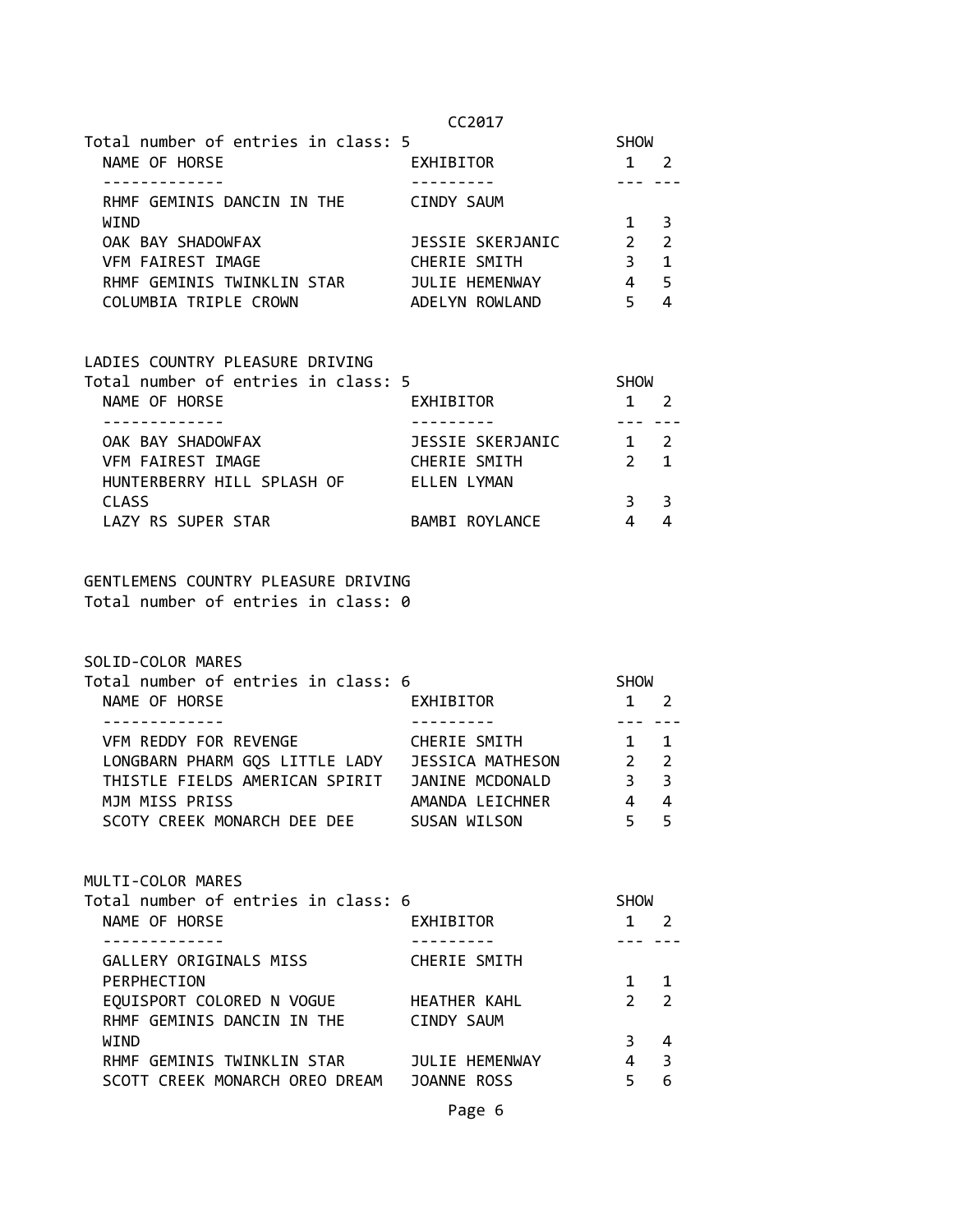| SCOTT CREEK EXCEPTIONAL<br><b>TEMPTRESS</b>                                                                                        | CC2017<br>SUSAN WILSON           | 6 <sub>5</sub>                        |                |
|------------------------------------------------------------------------------------------------------------------------------------|----------------------------------|---------------------------------------|----------------|
| SENIOR MARES 32" & UNDER<br>Total number of entries in class: 0                                                                    |                                  |                                       |                |
| SENIOR MARES OVER 32" TO 34"<br>Total number of entries in class: 2<br>NAME OF HORSE                                               | EXHIBITOR                        | <b>SHOW</b><br>$1 \quad 2$            |                |
| STAR VALLEYS ALL JESSED UP BARBARA KAHL<br>MJM MISS PRISS                                                                          |                                  | $1 \quad 2$                           |                |
| GRAND CHAMPION & RESERVE SENIOR MARE<br>NAME OF HORSE                                                                              |                                  | SHOW<br>$1 \quad 2$                   |                |
| .<br>STAR VALLEYS ALL JESSED UP<br>MJM MISS PRISS                                                                                  |                                  | --- ---<br>G R<br>$R$ G               |                |
| STOCK TYPE MARES<br>Total number of entries in class: 1<br>NAME OF HORSE<br>-------------<br>GALLERY ORIGINALS MISS<br>PERPHECTION | EXHIBITOR<br><b>CHERIE SMITH</b> | SHOW<br>1 2<br>--- ---<br>$1 \quad 1$ |                |
| TWO YEAR OLD MARES 29" & UNDER<br>Total number of entries in class: 0                                                              |                                  |                                       |                |
| TWO YEAR OLD MARES OVER 29" TO 31"<br>Total number of entries in class: 2<br>NAME OF HORSE<br>-----------                          | EXHIBITOR                        | <b>SHOW</b><br>$1 \quad 2$            |                |
| LONGBARN PHARM GQS LITTLE LADY JESSICA MATHESON<br>SCOTT CREEK EXCEPTIONAL<br><b>TEMPTRESS</b>                                     | SUSAN WILSON                     | $1 \quad 1$<br>$2^{\circ}$            | $\overline{2}$ |
| TWO YEAR OLD MARES OVER 31" TO 33"<br>Total number of entries in class: 3<br>NAME OF HORSE                                         | EXHIBITOR                        | <b>SHOW</b><br>1                      | 2              |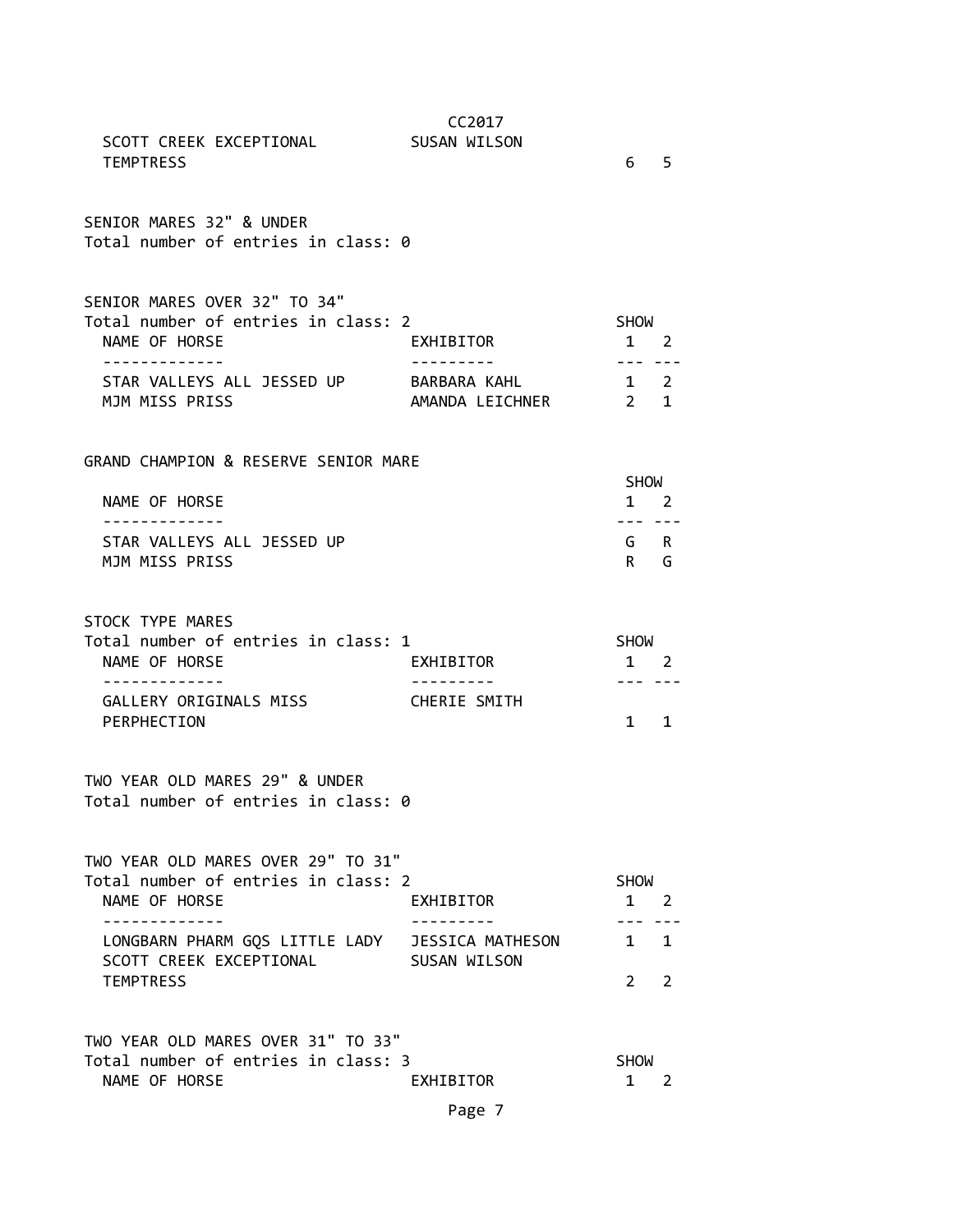| OAK BAY ROBBIN THE BANK WITH<br>JESSIE SKERJANIC |             |  |
|--------------------------------------------------|-------------|--|
| <b>JOSTE</b>                                     | $1 \quad 2$ |  |
| VFM REDDY FOR REVENGE<br>CHERIE SMITH            | 2 1         |  |
| FLYIN GS ASSURED MALIBU BARBIE<br>TRACY GTUSCHER | २ २         |  |

YEARLING MARES 28" & UNDER Total number of entries in class: 0

| YEARLING MARES OVER 28" TO 30" |  |  |  |  |  |  |
|--------------------------------|--|--|--|--|--|--|
|--------------------------------|--|--|--|--|--|--|

| Total number of entries in class: 5                | <b>SHOW</b>                              |
|----------------------------------------------------|------------------------------------------|
| NAME OF HORSE<br>EXHIBITOR                         |                                          |
|                                                    |                                          |
| SCOTT CREEK MONARCH OREO DREAM<br>JOANNE ROSS      | 2                                        |
| EQUISPORT COLORED N VOGUE<br>HEATHER KAHL          | $\overline{\mathbf{3}}$<br>$\mathcal{P}$ |
| THISTLE FIELDS AMERICAN SPIRIT<br>JANINE MCDONALD  | 4                                        |
| JESSIE SKERJANIC<br>OAK BAY SALSAS CASSIOPEIA      | $\mathbf{1}$                             |
| SCOTY CREEK MONARCH DEE DEE<br><b>ELLEN NALLEY</b> | 5                                        |

YEARLING MARES OVER 30" TO 32"

| Total number of entries in class: 2 |                 | <b>SHOW</b>  |  |
|-------------------------------------|-----------------|--------------|--|
| NAME OF HORSE                       | EXHIBITOR       | $1 \quad 2$  |  |
|                                     |                 |              |  |
| FLYIN GS ASSURED BRILLIANCE         | CAYLA SCHAEFFER | $1 \quad 1$  |  |
| DVM PASOS ANIMATED ELEGANCE         | BARBARA KAHL    | $2^{\prime}$ |  |

WEANLING MARES Total number of entries in class: 0

GRAND CHAMPION & RESERVE JUNIOR MARE

|                              | <b>SHOW</b> |
|------------------------------|-------------|
| NAME OF HORSE                | $1 \quad$   |
|                              |             |
| FLYIN GS ASSURED BRILLIANCE  | G R         |
| OAK BAY ROBBIN THE BANK WITH |             |
| <b>JOSTE</b>                 | R           |
| VFM REDDY FOR REVENGE        |             |

YOUTH OWNED TRAINED & EXHIBITED MARES Total number of entries in class: 0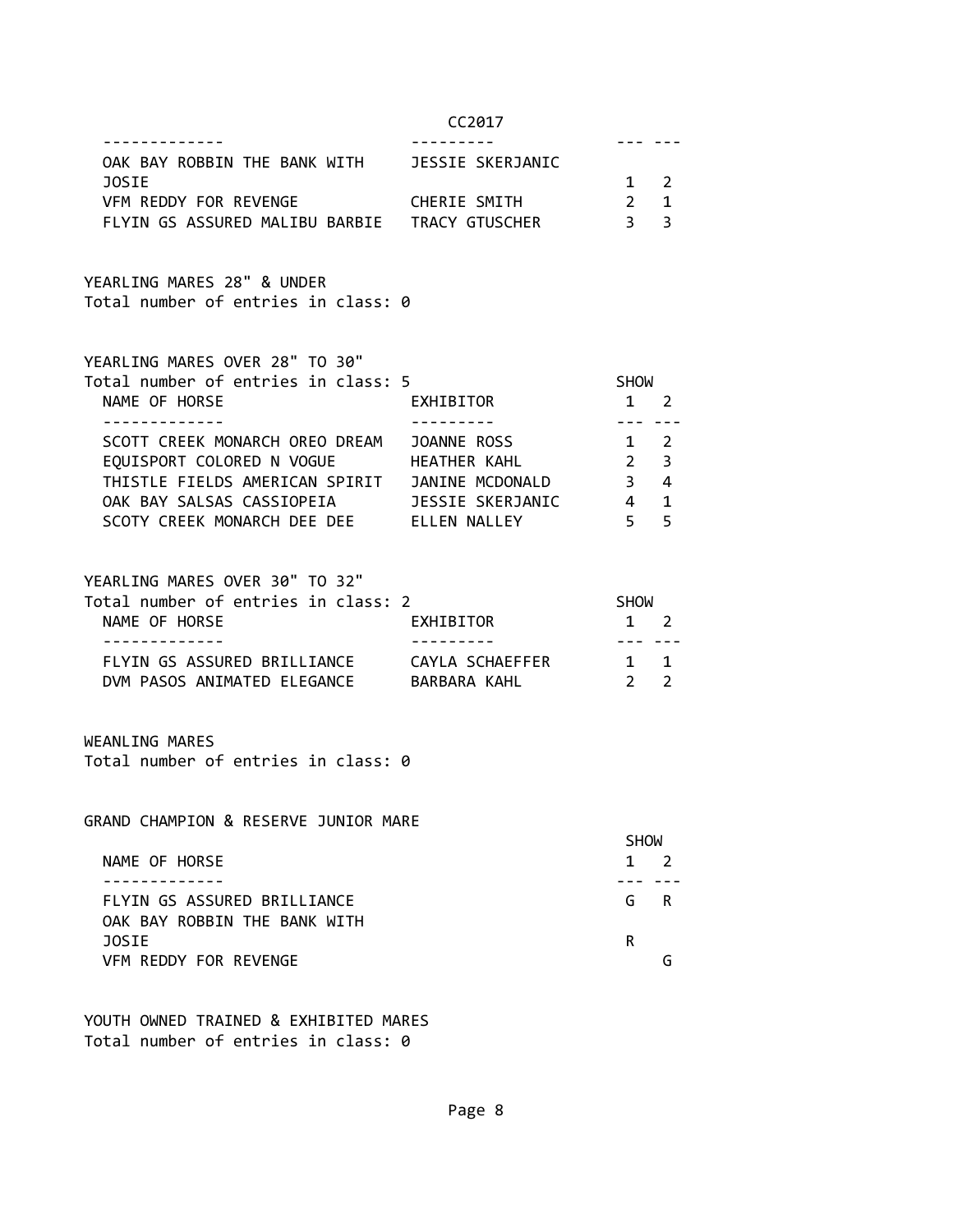| ٧ |  |
|---|--|
|---|--|

YOUTH 13 & OLDER EXHIBITING MARE Total number of entries in class: 0

| YOUTH 8-12 EXHIBITING MARE          |                   |                |
|-------------------------------------|-------------------|----------------|
| Total number of entries in class: 2 |                   | <b>SHOW</b>    |
| NAME OF HORSE                       | EXHIBITOR         | $\overline{2}$ |
|                                     |                   |                |
| DARDANS ASSUREDLY                   | MARISSA ERVIN     |                |
| SOPHISTICATED                       |                   | $1 \quad$      |
| OAK BAY ROBBIN THE BANK WITH        | <b>EMILY HALL</b> |                |
| <b>JOSTE</b>                        |                   |                |

|  |  | YOUTH 7 & UNDER EXHIBITING MARE |  |
|--|--|---------------------------------|--|
|  |  |                                 |  |

| EXHIBITOR           |                                     | 2             |                                                |
|---------------------|-------------------------------------|---------------|------------------------------------------------|
|                     |                                     |               |                                                |
| MEGYN HALL          |                                     |               |                                                |
|                     |                                     | $\mathcal{L}$ |                                                |
| NATALIE FOSTER      | $\mathcal{P}$                       |               |                                                |
| HAZEL CLEVENGER     | 3                                   |               |                                                |
| LOGAN FOUSEK-KAHL   |                                     | $\mathbf{1}$  |                                                |
| GABRIEL FOUSEK-KAHL |                                     | 4             |                                                |
|                     | Total number of entries in class: 5 |               | <b>SHOW</b><br>$-5$<br>$\overline{\mathbf{3}}$ |

YOUTH STOCK TYPE MARE

| Total number of entries in class: 2 |                 | <b>SHOW</b> |             |  |
|-------------------------------------|-----------------|-------------|-------------|--|
| NAME OF HORSE                       | EXHIBITOR       |             | $1 \quad 2$ |  |
|                                     |                 |             |             |  |
| GALLERY ORIGINALS MISS              | ALISSA GOERTZEN |             |             |  |
| PERPHECTION                         |                 |             | $1 \quad 1$ |  |
| VFM ABRACADABRA                     | AMBER HANSEN    |             |             |  |

YOUTH SPECIAL NEEDS 18 & UNDER SHOWING MARE/GELDING Total number of entries in class: 0

| ADULT SPECIAL NEEDS HALTER SHOWING A MARE OR GELDING |             |             |             |
|------------------------------------------------------|-------------|-------------|-------------|
| Total number of entries in class: 1                  |             | SHOW        |             |
| NAME OF HORSE                                        | EXHIBITOR   |             | $1 \quad 2$ |
|                                                      |             |             |             |
| VEM TOUR DE FRANCE                                   | BRTAN LOGUE | $1 \quad 1$ |             |

DEVELOPMENTALLY DISABLED EXHIBITING MARE/GELDING Total number of entries in class: 1 SHOW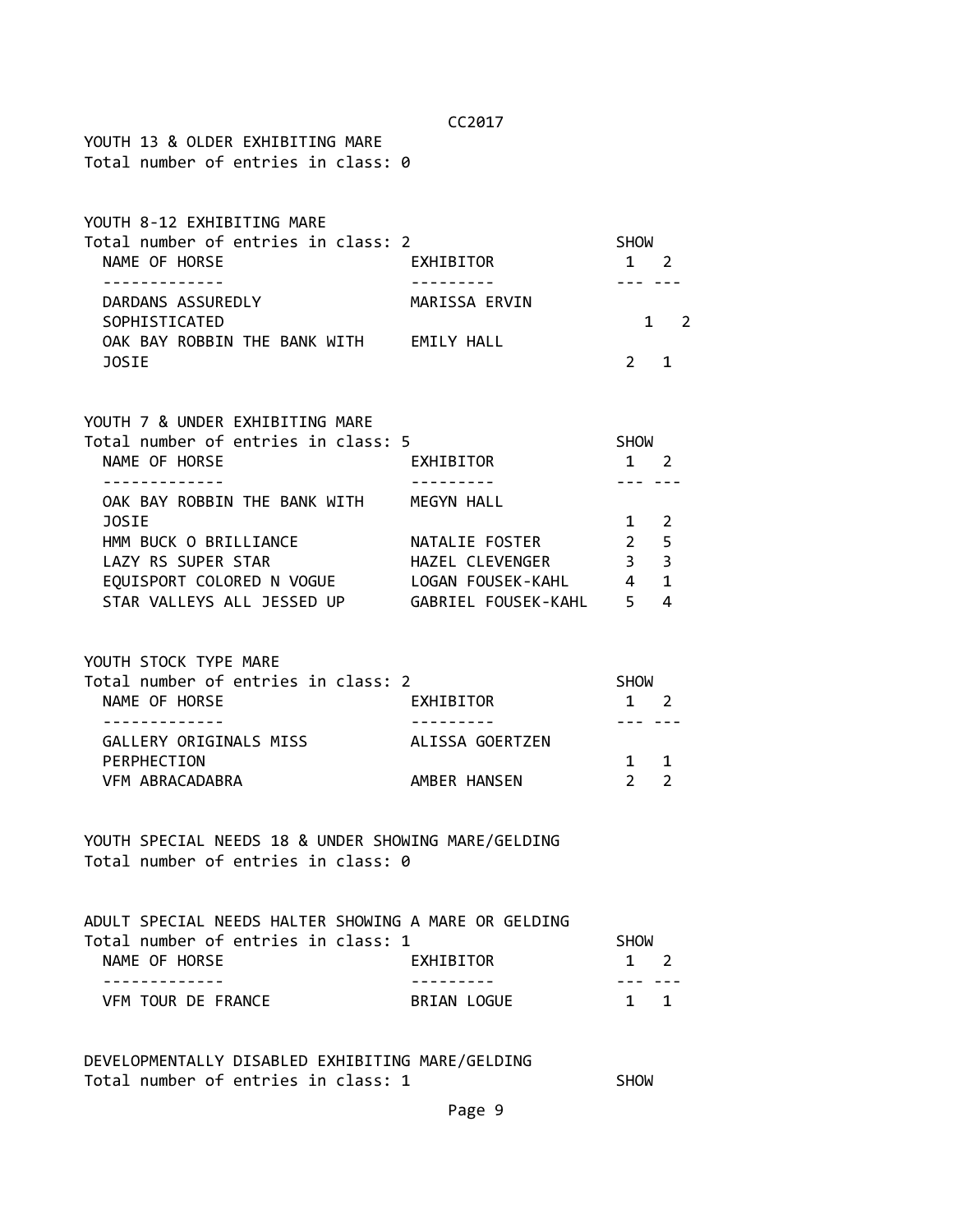|                                     | CC <sub>2017</sub> |               |  |
|-------------------------------------|--------------------|---------------|--|
| NAME OF HORSE                       | EXHIBITOR          | $\mathcal{L}$ |  |
|                                     |                    |               |  |
| VFM TOUR DE FRANCE                  | BRIAN LOGUE        |               |  |
|                                     |                    |               |  |
| SINGLE PLEASURE DRIVING GELDINGS    |                    |               |  |
| Total number of entries in class: 0 |                    |               |  |
|                                     |                    |               |  |

OPEN SINGLE PLEASURE DRIVING 32" & UNDER Total number of entries in class: 0

SINGLE PLEASURE DRIVING MARES Total number of entries in class: 0

CLASSIC PLEASURE DRIVING STALLIONS Total number of entries in class: 0

| OPEN CLASSIC PLEASURE DRIVING OVER 32" TO 34" |              |              |  |
|-----------------------------------------------|--------------|--------------|--|
| Total number of entries in class: 2           |              | <b>SHOW</b>  |  |
| NAME OF HORSE                                 | EXHIBITOR    | $1 \quad 2$  |  |
|                                               |              |              |  |
| VFM TOUR DE FRANCE                            | KELSEY LOGUE | $1 \quad 1$  |  |
| RHMF GEMINIS SHIMMERING BLACK                 | RONDA FIGAL  |              |  |
| <b>ONYX</b>                                   |              | $2^{\prime}$ |  |

LADIES CLASSIC PLEASURE DRIVING

| Total number of entries in class: 4 |                 | <b>SHOW</b>    |  |
|-------------------------------------|-----------------|----------------|--|
| NAME OF HORSE                       | EXHIBITOR       | $1 \quad 2$    |  |
|                                     |                 |                |  |
| VEM TOUR DE FRANCE                  | KELSEY LOGUE    | $1 \quad 1$    |  |
| OAK GROVE LEGENDS CRIMSON TIDE      | CHEYENNE TAYLOR | 2 <sup>3</sup> |  |
| RHMF GEMINIS SHIMMERING BLACK       | RONDA FIGAL     |                |  |
| <b>ONYX</b>                         |                 | २              |  |

#### GENTLEMENS CLASSIC PLEASURE DRIVING

| Total number of entries in class: 1 |              | SHOW        |  |
|-------------------------------------|--------------|-------------|--|
| NAME OF HORSE                       | EXHIBITOR    | $1 \quad 2$ |  |
|                                     |              |             |  |
| RHMF GEMINIS SHIMMERING BLACK       | DANIEL FIGAL |             |  |
| <b>ONYX</b>                         |              | $1 \quad 1$ |  |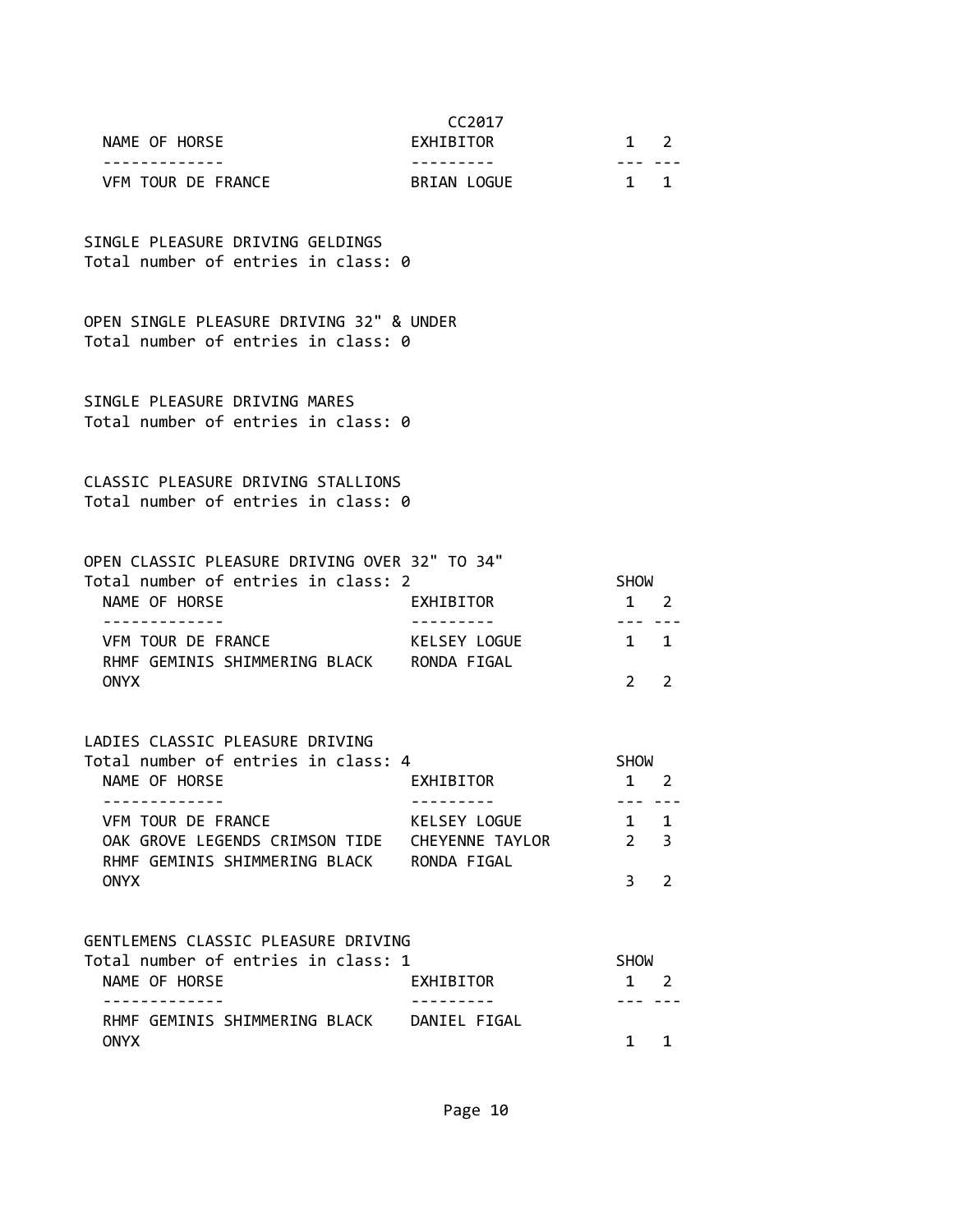|                                                                                                                | CC2017                         |                                               |
|----------------------------------------------------------------------------------------------------------------|--------------------------------|-----------------------------------------------|
| VERSATILITY<br>Total number of entries in class: 1<br>NAME OF HORSE                                            | EXHIBITOR                      | <b>SHOW</b><br>$1 \quad 2$                    |
| -------------                                                                                                  |                                |                                               |
| AMATEUR OWNED TRAINED EXHIBITED COUNTRY PLEASURE DRIVING                                                       |                                |                                               |
| Total number of entries in class: 2<br>NAME OF HORSE                                                           | EXHIBITOR                      | <b>SHOW</b><br>1 2                            |
| RHMF GEMINIS DANCIN IN THE<br>WIND                                                                             | CINDY SAUM                     | $1 \quad$                                     |
| RHMF GEMINIS TWINKLIN STAR       JULIE HEMENWAY                                                                |                                | $2^{\circ}$                                   |
| AMATEUR COUNTRY PLEASURE DRIVING                                                                               |                                |                                               |
| Total number of entries in class: 3<br>NAME OF HORSE                                                           | EXHIBITOR                      | <b>SHOW</b><br>1 2                            |
| -------------<br>RHMF GEMINIS DANCIN IN THE                                                                    | CINDY SAUM                     | $- - -$                                       |
| WIND<br>VFM FAIREST IMAGE<br>RHMF GEMINIS TWINKLIN STAR                                                        | KATIE HANSEN<br>JULIE HEMENWAY | $1 \quad$<br>$\overline{2}$<br>$\overline{3}$ |
| YOUTH OWNED TRAINED EXHIBITED COUNTRY PLEASURE DRIVING<br>Total number of entries in class: 1<br>NAME OF HORSE | EXHIBITOR                      | <b>SHOW</b><br>1 2                            |
| -------------<br>MS WISHNWELLS JUSTIN ECLIPSE ASPEN RUEGGER                                                    |                                | --- ---<br>1 1                                |
| YOUTH COUNTRY PLEASURE DRIVING 13 & OLDER                                                                      |                                |                                               |
| Total number of entries in class: 1                                                                            |                                | <b>SHOW</b>                                   |
| NAME OF HORSE                                                                                                  | EXHIBITOR                      | 1 2                                           |
| YOUTH COUNTRY PLEASURE DRIVING 12 & UNDER<br>Total number of entries in class: 1                               |                                |                                               |
| NAME OF HORSE                                                                                                  | EXHIBITOR                      | SHOW<br>$1 \quad 2$                           |
| ------------<br>RANCH O QUINN SIR JONQUIL BROOKLYN ERVIN                                                       |                                | $1 \quad 1$                                   |
|                                                                                                                |                                |                                               |
| AMATEUR VERSATILITY                                                                                            |                                |                                               |

|               |  | Total number of entries in class: 1 | <b>SHOW</b> |  |
|---------------|--|-------------------------------------|-------------|--|
| NAME OF HORSE |  | EXHIBITOR                           |             |  |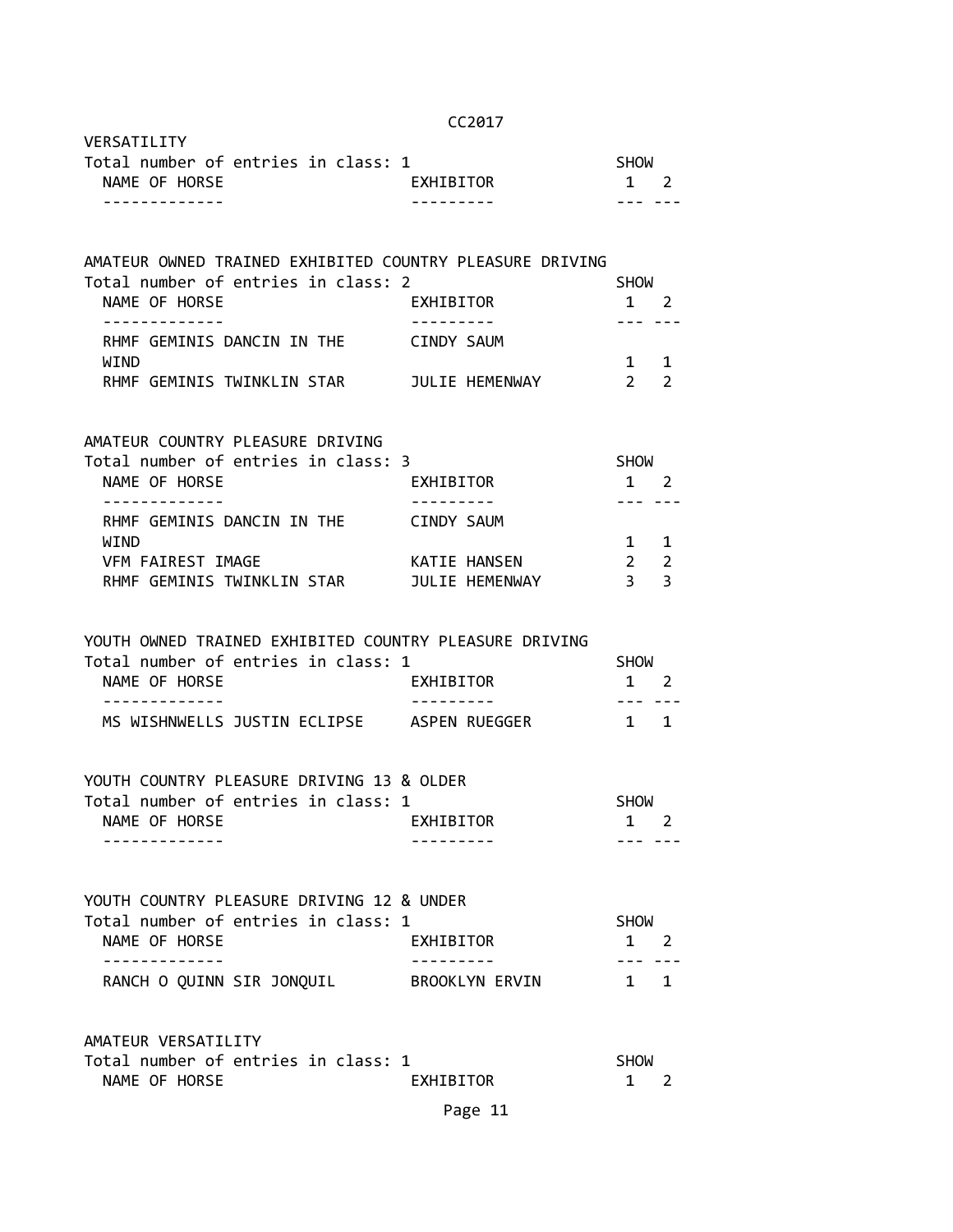------------- --------- --- ---

# SRF LEGACY **KAILEE MICHELSEN** 1 1

SINGLE PLEASURE DRIVING STALLIONS Total number of entries in class: 0

OPEN SINGLE PLEASURE DRIVING OVER 32" TO 34" Total number of entries in class: 0

LADIES SINGLE PLEASURE DRIVING Total number of entries in class: 0

GENTLEMENS SINGLE PLEASURE DRIVING Total number of entries in class: 0

YOUTH LIBERTY

| Total number of entries in class: 10 |                       | <b>SHOW</b>    |     |  |
|--------------------------------------|-----------------------|----------------|-----|--|
| NAME OF HORSE                        | EXHIBITOR             |                | - 2 |  |
|                                      |                       |                |     |  |
| VFM MAXIMUM REVENGE                  | BENJAMIN HANSEN       | $1 \quad 2$    |     |  |
| OAK BAY BURNISHED EDITION            | EMILY HALL            | $2 \quad 1$    |     |  |
| DARDANS ASSUREDLY                    | MARISSA ERVIN         |                |     |  |
| SOPHISTICATED                        |                       | 3              |     |  |
| OAK BAY SALSAS REMARKABLE            | EMILY HALL            | 4              | 4   |  |
| RANCH O QUINN SIR JONQUIL            | <b>BROOKLYN ERVIN</b> | 5 <sub>3</sub> |     |  |
| MOSTLY MINNIS TOP SECRET             | <b>BROOKLYN ERVIN</b> | 6              | 5   |  |
| DAYSPRING SOLOMONS SONG              | KEIRA WARD            | 7              |     |  |
| FANFARE'S CHECK MY LABEL             | MEGYN HALL            | 8              | 6   |  |
| DAYSPRING DARE TO DREAM              | LULU SAMIEE           |                | 8   |  |
|                                      |                       |                |     |  |

LIBERTY

| Total number of entries in class: 2          |              | <b>SHOW</b> |  |
|----------------------------------------------|--------------|-------------|--|
| NAME OF HORSE                                | EXHIBITOR    |             |  |
|                                              |              |             |  |
| RHMF GEMINIS SHIMMERING BLACK<br><b>ONYX</b> | RONDA FIGAL  | $1 \quad 2$ |  |
| WINSOME MONARCHS BEST FOOT                   | KELSEY LOGUE |             |  |
| <b>FORWARD</b>                               |              |             |  |

YOUTH HUNTER 13 & OLDER Total number of entries in class: 2 SHOW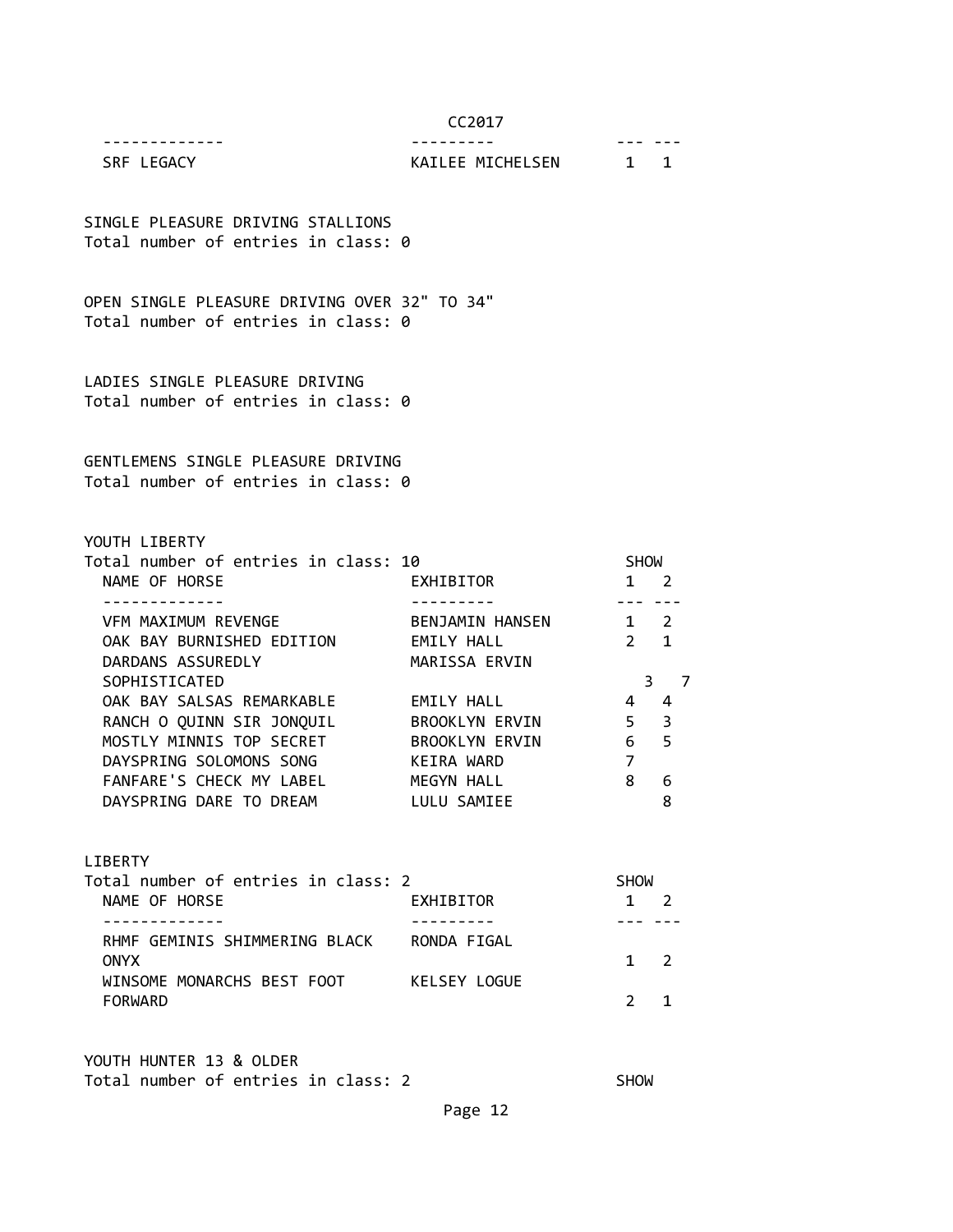| NAME OF HORSE                                                                                   | CC2017<br>EXHIBITOR<br>--------- |                                | $1 \quad 2$          |
|-------------------------------------------------------------------------------------------------|----------------------------------|--------------------------------|----------------------|
| GALLERY ORIGINALS MISS<br>PERPHECTION                                                           | ALISSA GOERTZEN                  |                                | $1 \quad 1$          |
| YOUTH HUNTER 12 & UNDER                                                                         |                                  |                                |                      |
| Total number of entries in class: 9<br>NAME OF HORSE<br>------------                            | EXHIBITOR                        | SHOW<br>$1 \quad 2$<br>--- --- |                      |
| MOSTLY MINNIS TOP SECRET                                                                        | BROOKLYN ERVIN                   | $1 \quad 1$                    |                      |
| SCOTT CREEK RIVER WIND                                                                          | MEGYN HALL                       | $2^{\circ}$                    | $\overline{2}$       |
| RANCH O QUINN SIR JONQUIL                                                                       | BROOKLYN ERVIN                   | 3 <sup>7</sup>                 | $\overline{4}$       |
| FANFARE'S CHECK MY LABEL MEGYN HALL                                                             |                                  | $4 \quad$                      | 3                    |
| VFM MAXIMUM REVENGE                                                                             | BENJAMIN HANSEN                  | $5 -$                          | 5                    |
| OAK BAY BURNISHED EDITION EMILY HALL                                                            |                                  | 6                              | $\overline{7}$       |
| DARDANS ASSUREDLY                                                                               | MARISSA ERVIN                    |                                |                      |
| SOPHISTICATED                                                                                   |                                  |                                | $\overline{7}$<br>-6 |
| OAK BAY SALSAS REMARKABLE MEGYN HALL                                                            |                                  | 8                              | 8                    |
| NAME OF HORSE<br>------------                                                                   | EXHIBITOR                        | $1 \quad 2$<br>222 222         |                      |
| VFM TOUR DE FRANCE                                                                              | KELSEY LOGUE                     | $1 \quad 2$                    |                      |
| BALD PEAKS HURRICANE IN MOTION KAILEE MICHELSEN                                                 |                                  | $2^{\circ}$                    | $\overline{4}$       |
| OAK GROVE LEGENDS CRIMSON TIDE CHEYENNE TAYLOR<br>SCOTT CREEK MYSTICAL CALENDAR JESSICA KIMBALL |                                  | 3 <sup>7</sup>                 | $\mathbf{1}$         |
| GIRL                                                                                            |                                  | 4                              | 3                    |
| HIGH ROLLER LADY TRIPLE LUCK JESSICA KIMBALL<br>COUNTRY RDS HUGHSTONS RIO HEATHER KAHL          |                                  | $5 -$                          | 5                    |
| <b>GRAND</b>                                                                                    |                                  | 6                              | 6                    |
| <b>OPEN HUNTER</b>                                                                              |                                  |                                |                      |
|                                                                                                 |                                  |                                |                      |
| Total number of entries in class: 5                                                             |                                  | <b>SHOW</b>                    |                      |
| NAME OF HORSE                                                                                   | EXHIBITOR                        |                                | $1 \quad 2$          |
| <u> - - - - - - - - - - - -</u><br>GALLERY ORIGINALS MISS                                       | ALISSA GOERTZEN                  | --- ---                        |                      |
| PERPHECTION                                                                                     |                                  | $1 \quad$                      | 1                    |
| DAYSPRING DARE TO DREAM                                                                         | LULU SAMIEE                      | $\mathcal{P}$                  | 3                    |
| SCOTT CREEK MYSTICAL CALENDAR                                                                   | JESSICA KIMBALL                  |                                |                      |
| GIRL                                                                                            |                                  | 3                              | 4                    |
| HIGH ROLLER LADY TRIPLE LUCK                                                                    | <b>JESSICA KIMBALL</b>           | 4                              | 2                    |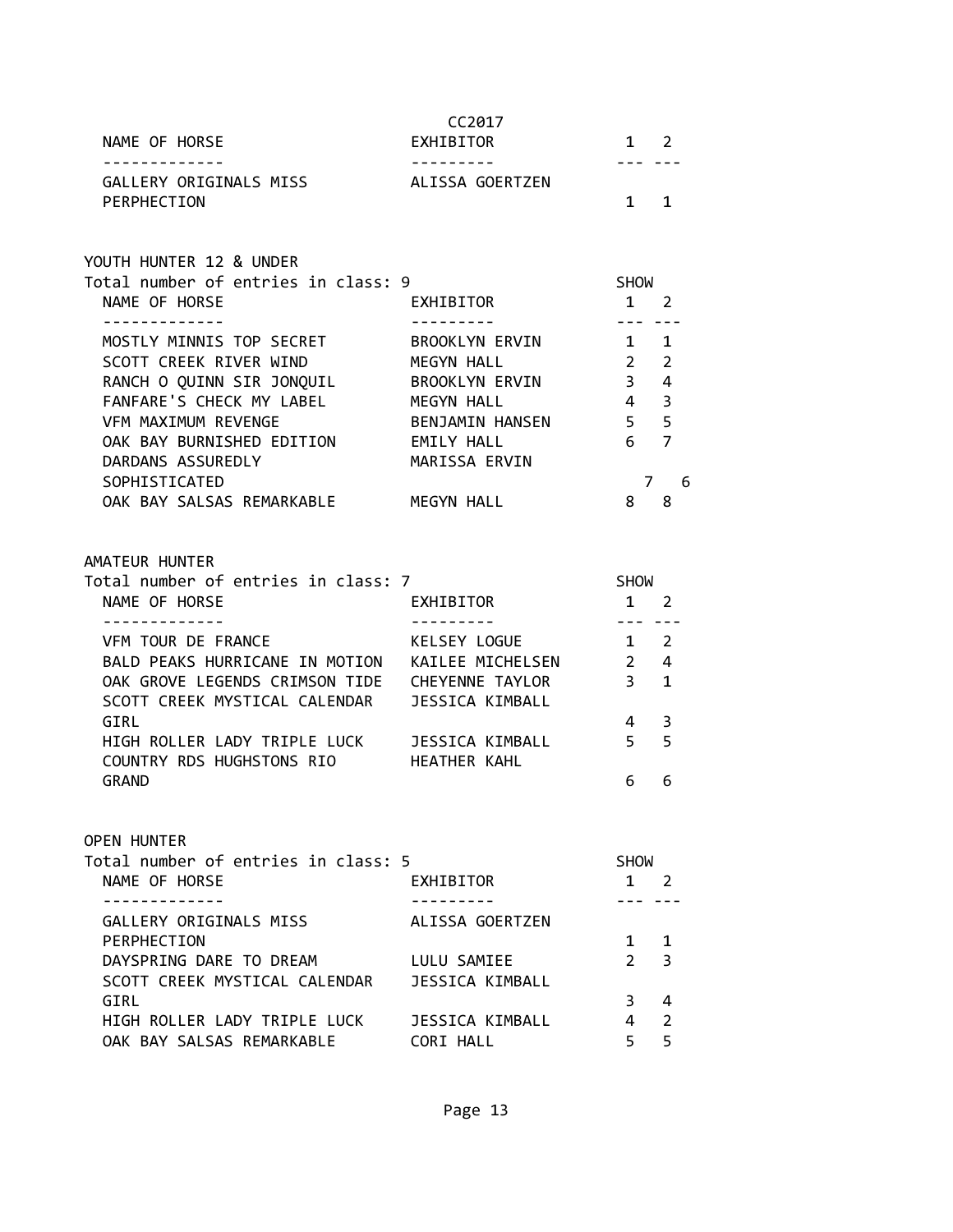|                                                                                                                     | CC2017                                                                           |                                     |                        |
|---------------------------------------------------------------------------------------------------------------------|----------------------------------------------------------------------------------|-------------------------------------|------------------------|
| DEVEOLPMENTALLY DISABLED HUNTER<br>Total number of entries in class: 1<br>NAME OF HORSE                             | EXHIBITOR                                                                        | SHOW<br>1 2<br>--- ---              |                        |
| -------------<br>VFM TOUR DE FRANCE                                                                                 | BRIAN LOGUE                                                                      | $1 \quad 1$                         |                        |
| YOUTH JUMPER<br>Total number of entries in class: 0                                                                 |                                                                                  |                                     |                        |
| AMATEUR JUMPER<br>Total number of entries in class: 3<br>NAME OF HORSE                                              | EXHIBITOR                                                                        | SHOW<br>$1\quad 2$                  |                        |
| -------------<br>BALD PEAKS HURRICANE IN MOTION KAILEE MICHELSEN 1 1<br>COUNTRY RDS HUGHSTONS RIO HEATHER FOUSEK    | ---------                                                                        | $- - - -$                           |                        |
| GRAND                                                                                                               |                                                                                  | $2^{\circ}$<br>3 <sup>1</sup>       | 2<br>$\overline{3}$    |
| <b>OPEN JUMPER</b><br>Total number of entries in class: 0                                                           |                                                                                  |                                     |                        |
| ADULT SHOWMANSHIP<br>Total number of entries in class: 1<br>NAME OF HORSE                                           | EXHIBITOR                                                                        | SHOW<br>$1\quad 2$                  |                        |
| -------------<br>SCOTT CREEK MYSTICAL CALENDAR JESSICA KIMBALL<br>GIRL                                              |                                                                                  | --- ---<br>$1 \quad$                | $\mathbf{1}$           |
| AMATEUR SHOWMANSHIP<br>Total number of entries in class: 5<br>NAME OF HORSE                                         | <b>EXHIBITOR</b>                                                                 | <b>SHOW</b><br>$1 \quad 2$          |                        |
| BALD PEAKS HURRICANE IN MOTION<br>MJM MISS PRISS<br>OAK GROVE LEGENDS CRIMSON TIDE<br>SCOTT CREEK MYSTICAL CALENDAR | KAILEE MICHELSEN<br>AMANDA LEICHNER<br>CHEYENNE TAYLOR<br><b>JESSICA KIMBALL</b> | $\mathbf{1}$<br>$\overline{2}$<br>3 | $\mathbf{1}$<br>4<br>3 |

 $GIRL$  4 2

GRAND 5 5 5

COUNTRY RDS HUGHSTONS RIO HEATHER KAHL

ADULT SPECIAL NEEDS SHOWMANSHIP Total number of entries in class: 0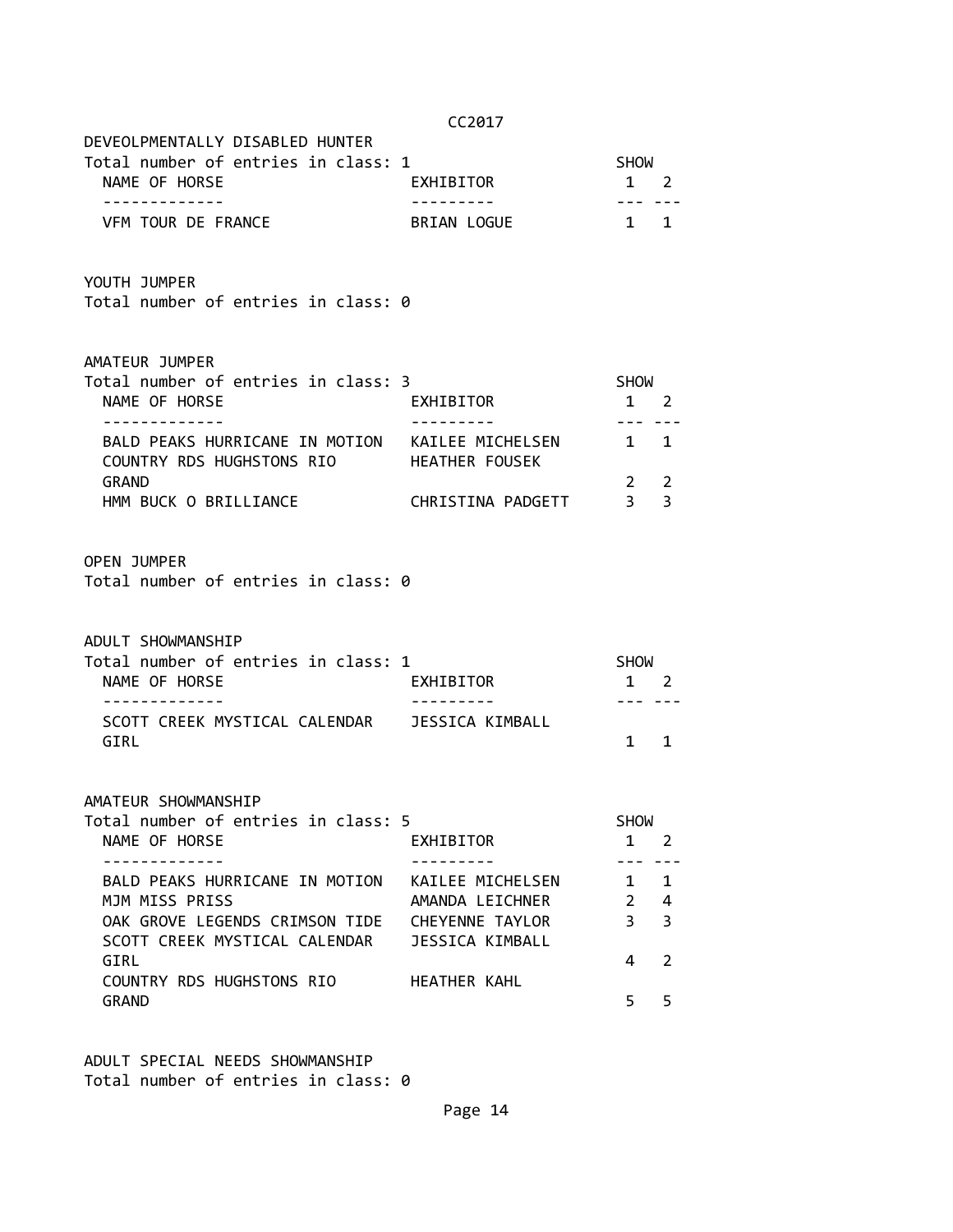| YOUTH SHOWMANSHIP 13 - 18<br>Total number of entries in class: 1<br>NAME OF HORSE                    | EXHIBITOR                           | <b>SHOW</b><br>1 2<br>--- ---  |             |
|------------------------------------------------------------------------------------------------------|-------------------------------------|--------------------------------|-------------|
| DAYSPRING DARE TO DREAM LULU SAMIEE                                                                  |                                     | $1 \quad 1$                    |             |
| YOUTH SHOWMANSHIP 8 - 12                                                                             |                                     |                                |             |
| Total number of entries in class: 5<br>NAME OF HORSE                                                 | EXHIBITOR                           | SHOW<br>$1 \quad 2$<br>--- --- |             |
| MOSTLY MINNIS TOP SECRET BROOKLYN ERVIN<br>DARDANS ASSUREDLY<br>SOPHISTICATED                        | MARISSA ERVIN                       | 1 1                            | $2 \quad 4$ |
| VFM ABRACADABRA<br>VFM MAXIMUM REVENGE                                                               | AMBER HANSEN<br>BENJAMIN HANSEN     | 3 <sup>3</sup><br>4 2          |             |
| YOUTH SHOWMANSHIP 7 & UNDER<br>Total number of entries in class: 2<br>NAME OF HORSE<br>------------- | EXHIBITOR<br>----------             | SHOW<br>1 2                    |             |
| MS WISHNWELLS JUSTIN ECLIPSE ASPEN RUEGGER<br>HMM BUCK O BRILLIANCE                                  | NATALIE FOSTER                      | 1 1<br>2 <sub>2</sub>          |             |
| YOUTH SPECIAL NEEDS SHOWMANSHIP 18 & UNDER<br>Total number of entries in class: 0                    |                                     |                                |             |
| AMATEUR OWNED TRAINED EXHIBITED STALLIONS                                                            |                                     |                                |             |
| Total number of entries in class: 2<br>NAME OF HORSE                                                 | EXHIBITOR                           | <b>SHOW</b><br>1 2             |             |
| SCOTT CREEK MONARCH<br>NIGHTFLIGHT                                                                   | HEATHER KAHL                        | 1                              | 1           |
| AMATEUR STALLION                                                                                     |                                     |                                |             |
| Total number of entries in class: 5<br>NAME OF HORSE                                                 | EXHIBITOR                           | <b>SHOW</b><br>$1 \quad 2$     |             |
| . <u>_ _ _ _ _ _ _ _ _ _ _</u> _<br>SCOTT CREEK CALL ME SALSA                                        | JOANNE ROSS                         | ---<br>$1 \quad 2$             |             |
| ELEGANT ART TRU INSPIRATO<br><b>SCOTT CREEK MONARCH</b>                                              | BARBARA KAHL<br><b>HEATHER KAHL</b> | $\overline{2}$                 | 4           |
| NIGHTFLIGHT                                                                                          |                                     | 3                              | 1           |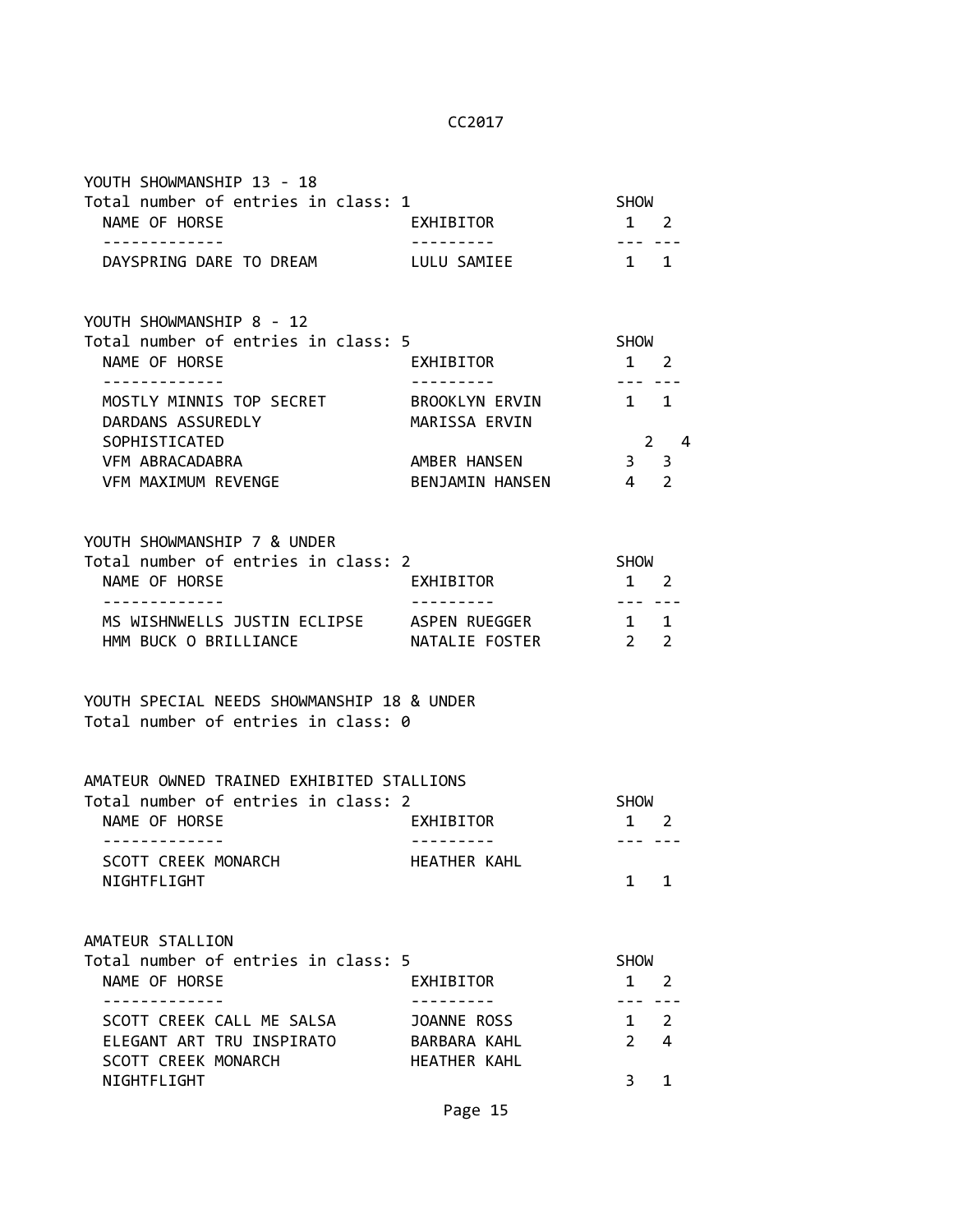| CC <sub>2017</sub> |    |  |
|--------------------|----|--|
| KATHY HOWARD       | 45 |  |
| KELSEY LOGUE       |    |  |
|                    | 53 |  |
|                    |    |  |

# GRAND CHAMPION & RESERVE AMATEUR STALLION

|                           | <b>SHOW</b> |             |
|---------------------------|-------------|-------------|
| NAME OF HORSE             |             | $1 \quad 2$ |
|                           |             |             |
| SCOTT CREEK MONARCH       |             |             |
| NIGHTFLIGHT               | G           | G           |
| SCOTT CREEK CALL ME SALSA | R           | R           |
| ELEGANT ART TRU INSPIRATO |             |             |

AMATEUR STOCK TYPE STALLION Total number of entries in class: 0

# AMATEUR OWNED TRAINED EXHIBITED GELDINGS<br>Total number of entries in class: 6

| Total number of entries in class: 6 |                  | <b>SHOW</b>   |                |
|-------------------------------------|------------------|---------------|----------------|
| NAME OF HORSE                       | EXHIBITOR        |               | $\overline{2}$ |
|                                     |                  |               |                |
| RHMF GEMINIS SPARKLIN KID           | CINDY SAUM       | $1 \quad 3$   |                |
| BALD PEAKS HURRICANE IN MOTION      | KAILEE MICHELSEN | $\mathcal{P}$ | $\overline{1}$ |
| VFM MAXIMUM REVENGE                 | KATIE HANSEN     | 3             | $\overline{2}$ |
| SCOTT CREEK INDIS REAL DEAL         | SUSAN WILSON     |               | 4              |
| INDIGOS DANCING STAR                | JOHN BOSSE       |               | - 5            |

# AMATEUR GELDING

| AMAIEUR GELDING                     |                       |                          |             |  |
|-------------------------------------|-----------------------|--------------------------|-------------|--|
| Total number of entries in class: 8 |                       | <b>SHOW</b>              |             |  |
| NAME OF HORSE                       | EXHIBITOR             |                          | 2           |  |
|                                     |                       |                          |             |  |
| SCOTT CREEK MONARCH TANGOLERO       | KATHY HOWARD          | $\overline{\phantom{1}}$ | 4           |  |
| BALD PEAKS HURRICANE IN MOTION      | KAILEE MICHELSEN      | $\overline{2}$           | $\mathbf 1$ |  |
| COUNTRY RDS HUGHSTONS RIO           | HEATHER KAHL          |                          |             |  |
| <b>GRAND</b>                        |                       | 3                        | 2           |  |
| VFM MAXIMUM REVENGE                 | KATIE HANSEN          |                          | 3           |  |
| RHMF GEMINIS SPARKLIN KID           | CINDY SAUM            | 5                        | 5           |  |
| SCOTT CREEK INDIS REAL DEAL         | SUSAN WILSON          | 6                        | 6           |  |
| BONSAI RUN AND DON'T LOOK BACK      | <b>SHARON DICKENS</b> | 7                        |             |  |
| INDIGOS DANCING STAR                | JOHN BOSSE            | 8                        |             |  |
|                                     |                       |                          |             |  |

#### GRAND CHAMPION & RESERVE AMATEUR GELDING

NAME OF HORSE 1 2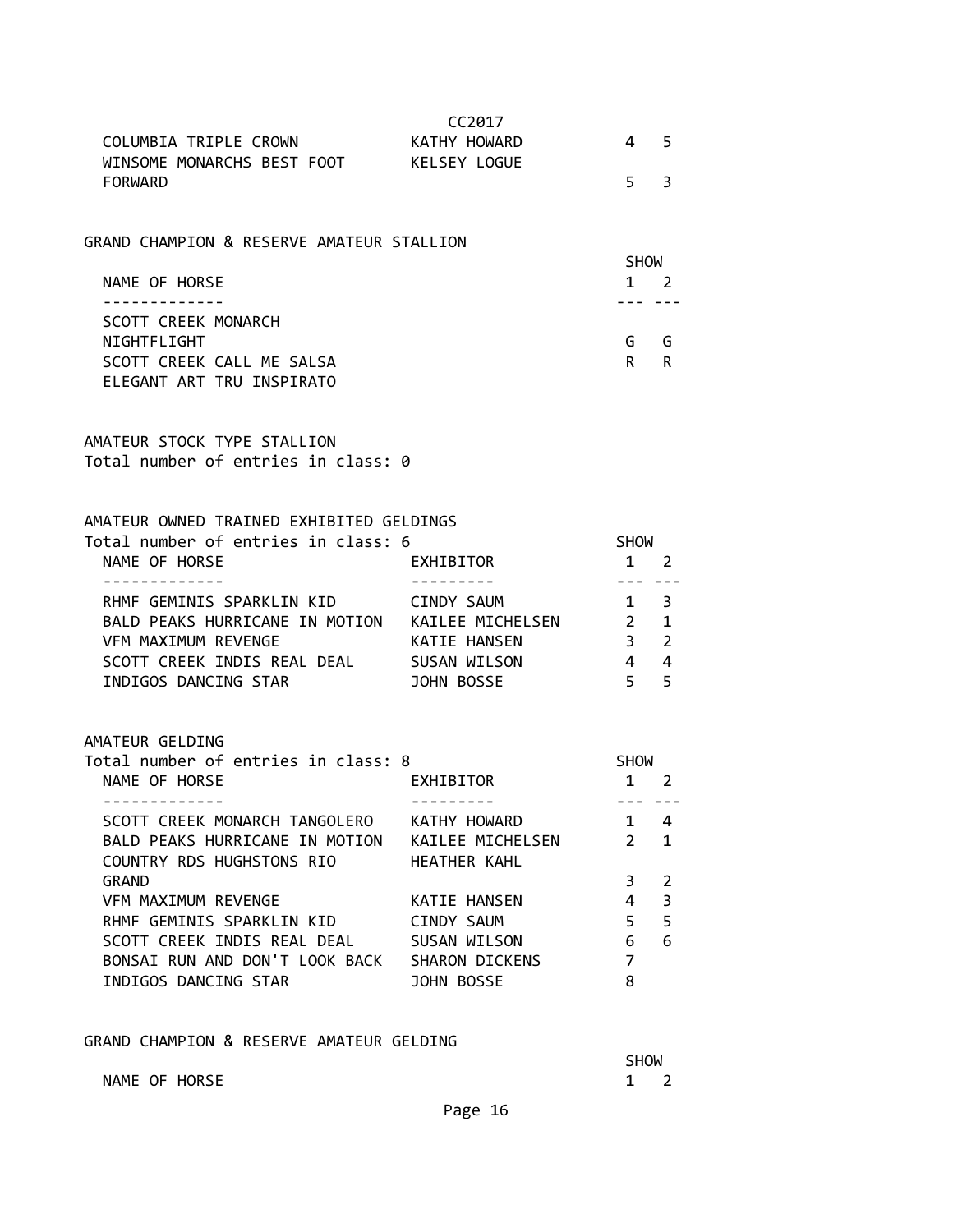| SCOTT CREEK MONARCH TANGOLERO<br>RHMF GEMINIS SPARKLIN KID                                                             |                                         | G<br>R.              |                                           |
|------------------------------------------------------------------------------------------------------------------------|-----------------------------------------|----------------------|-------------------------------------------|
| BALD PEAKS HURRICANE IN MOTION<br>COUNTRY RDS HUGHSTONS RIO                                                            |                                         |                      | G                                         |
| <b>GRAND</b>                                                                                                           |                                         |                      | R                                         |
| AMATEUR STOCK TYPE GELDING                                                                                             |                                         |                      |                                           |
| Total number of entries in class: 3<br>NAME OF HORSE                                                                   | EXHIBITOR                               | SHOW<br>$1 \quad 2$  |                                           |
| .                                                                                                                      |                                         | --- ---              |                                           |
| SCOTT CREEK MY KEY TO MIDNIGHT KAILEE MICHELSEN 1 2<br>COMMOTIONS BLAZY ZEUS<br>HUNTERBERRY HILL SPLASH OF ELLEN LYMAN | <b>JOHN BOSSE</b>                       | $2 \quad 1$          |                                           |
| <b>CLASS</b>                                                                                                           |                                         | 3                    | 3                                         |
| GRAND & RESERVE CHAMPION AMATEUR STOCK TYPE HALTER S/M/G                                                               |                                         |                      |                                           |
|                                                                                                                        |                                         | SHOW                 |                                           |
| NAME OF HORSE<br>-------------                                                                                         |                                         | $1 \quad 2$<br>--- - |                                           |
| RHMF GEMINIS TWINKLIN STAR                                                                                             |                                         | G G                  |                                           |
| SCOTT CREEK MY KEY TO MIDNIGHT                                                                                         |                                         | R                    |                                           |
| COMMOTIONS BLAZY ZEUS                                                                                                  |                                         | R.                   |                                           |
| SENIOR GELDINGS 32" & UNDER                                                                                            |                                         |                      |                                           |
| Total number of entries in class: 1                                                                                    |                                         | <b>SHOW</b>          |                                           |
| NAME OF HORSE                                                                                                          | EXHIBITOR                               | 1 2                  |                                           |
| OAK GROVE LEGENDS CRIMSON TIDE  CHEYENNE TAYLOR                                                                        |                                         | $1 \quad 1$          |                                           |
| SENIOR GELDINGS OVER 32" TO 34"                                                                                        |                                         |                      |                                           |
| Total number of entries in class: 5                                                                                    |                                         | <b>SHOW</b>          |                                           |
| NAME OF HORSE                                                                                                          | EXHIBITOR                               | $\mathbf{1}$         | $\overline{2}$                            |
| CARPE DIEM FARMS TATONKA<br>COUNTRY RDS HUGHSTONS RIO                                                                  | JESSICA MATHESON<br><b>HEATHER KAHL</b> | $\mathbf{1}$         | 3                                         |
| <b>GRAND</b>                                                                                                           |                                         | $\mathbf{2}$         | 1                                         |
| SCOTT CREEK INDIS REAL DEAL SUSAN WILSON                                                                               |                                         | 3<br>$\overline{4}$  | 5                                         |
| THISTLE FIELDS MYSTICAL SPIRIT ADDIE COREY<br>BONSAI RUN AND DON'T LOOK BACK CHERIE SMITH                              |                                         | 5                    | $\overline{\mathbf{4}}$<br>$\overline{2}$ |
|                                                                                                                        |                                         |                      |                                           |

GRAND CHAMPION & RESERVE SENIOR GELDING

**SHOW SHOW**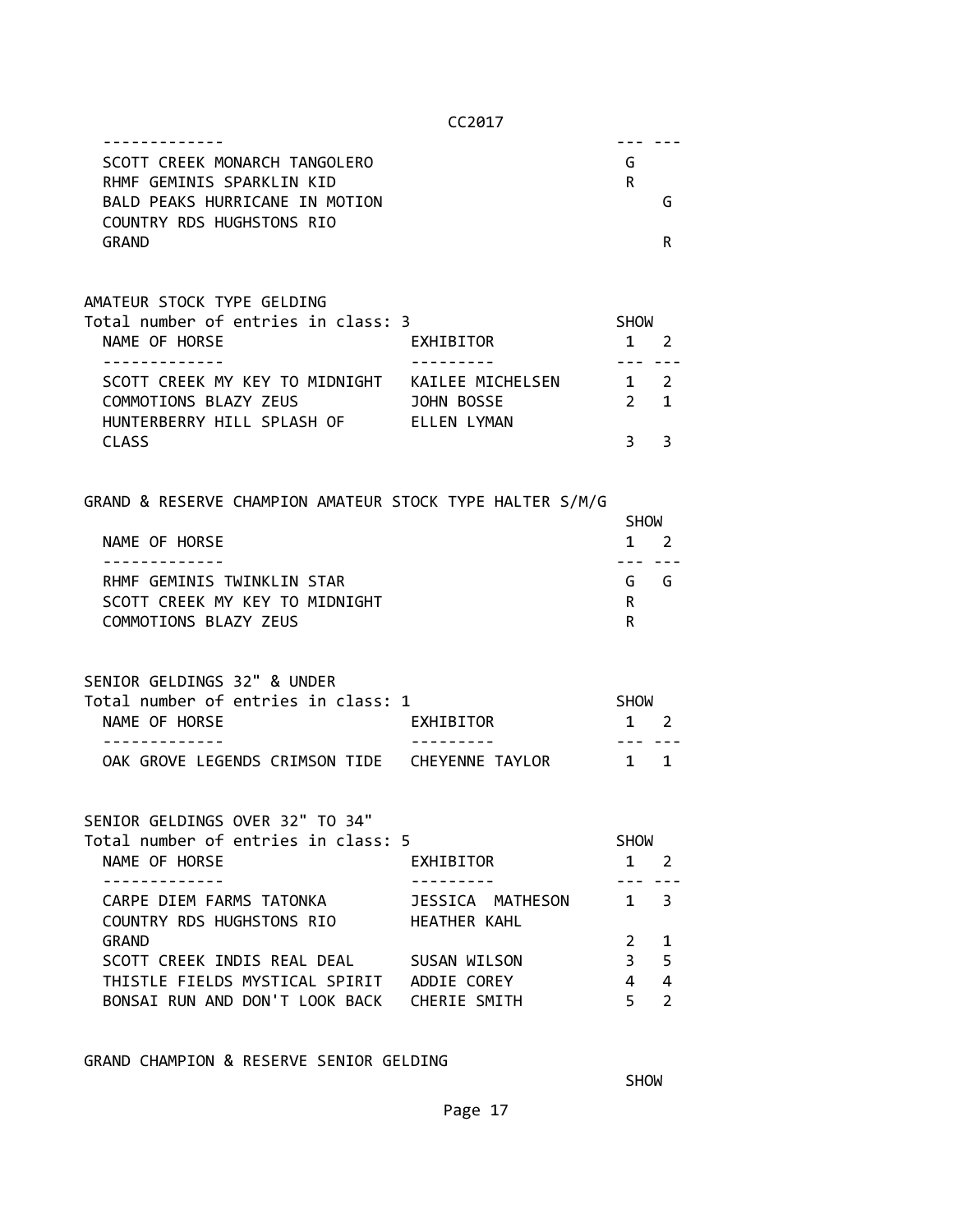CC2017 NAME OF HORSE 1 2 ------------- --- --- CARPE DIEM FARMS TATONKA G COUNTRY RDS HUGHSTONS RIO GRAND R G OAK GROVE LEGENDS CRIMSON TIDE BONSAI RUN AND DON'T LOOK BACK RESOLUTION OF REAL PROPERTY OF REAL PROPERTY.

# STOCK TYPE GELDING

| Total number of entries in class: 2 |                  | <b>SHOW</b> |             |  |
|-------------------------------------|------------------|-------------|-------------|--|
| NAME OF HORSE                       | EXHIBITOR        |             | $1 \quad 2$ |  |
|                                     |                  |             |             |  |
| COMMOTIONS BLAZY ZEUS               | JOHN BOSSE       |             | $1 \quad 1$ |  |
| HUNTERBERRY HILL SPLASH OF          | JESSICA MATHESON |             |             |  |
| <b>CLASS</b>                        |                  | $2^{\circ}$ |             |  |

#### WEANLING AND YEARLING GELDINGS Total number of entries in class: 0

#### TWO YEAR OLD GELDINGS

| Total number of entries in class: 2 |              | SHOW        |  |
|-------------------------------------|--------------|-------------|--|
| NAME OF HORSE                       | EXHIBITOR    | $1 \quad 2$ |  |
|                                     |              |             |  |
| SCOTT CREEK MONARCH TANGOLERO       | KATHY HOWARD | $1 \quad 1$ |  |
| INDIGOS DANCING STAR                | JOHN BOSSE   | $2^{\circ}$ |  |

#### GRAND CHAMPION & RESERVE JUNIOR GELDING

|                               | <b>SHOW</b> |             |
|-------------------------------|-------------|-------------|
| NAME OF HORSE                 |             | $1 \quad 2$ |
|                               |             |             |
| SCOTT CREEK MONARCH TANGOLERO |             | G G         |
| INDIGOS DANCING STAR          |             | R R         |

# YOUTH OWNED TRAINED & EXHIBITED GELDING

| Total number of entries in class: 3 |                       | <b>SHOW</b> |             |  |
|-------------------------------------|-----------------------|-------------|-------------|--|
| NAME OF HORSE                       | EXHIBITOR             |             | $1 \quad 2$ |  |
|                                     |                       |             |             |  |
| VFM MAXIMUM REVENGE                 | <b>BEN HANSEN</b>     |             | $1 \quad 2$ |  |
| MOSTLY MINNIS TOP SECRET            | <b>BROOKLYN ERVIN</b> |             | $2 \quad 1$ |  |
| MS WISHNWELLS JUSTIN ECLIPSE        | OAKLEY RUEGGER        | २ २         |             |  |

YOUTH 13-18 EXHIBITING GELDING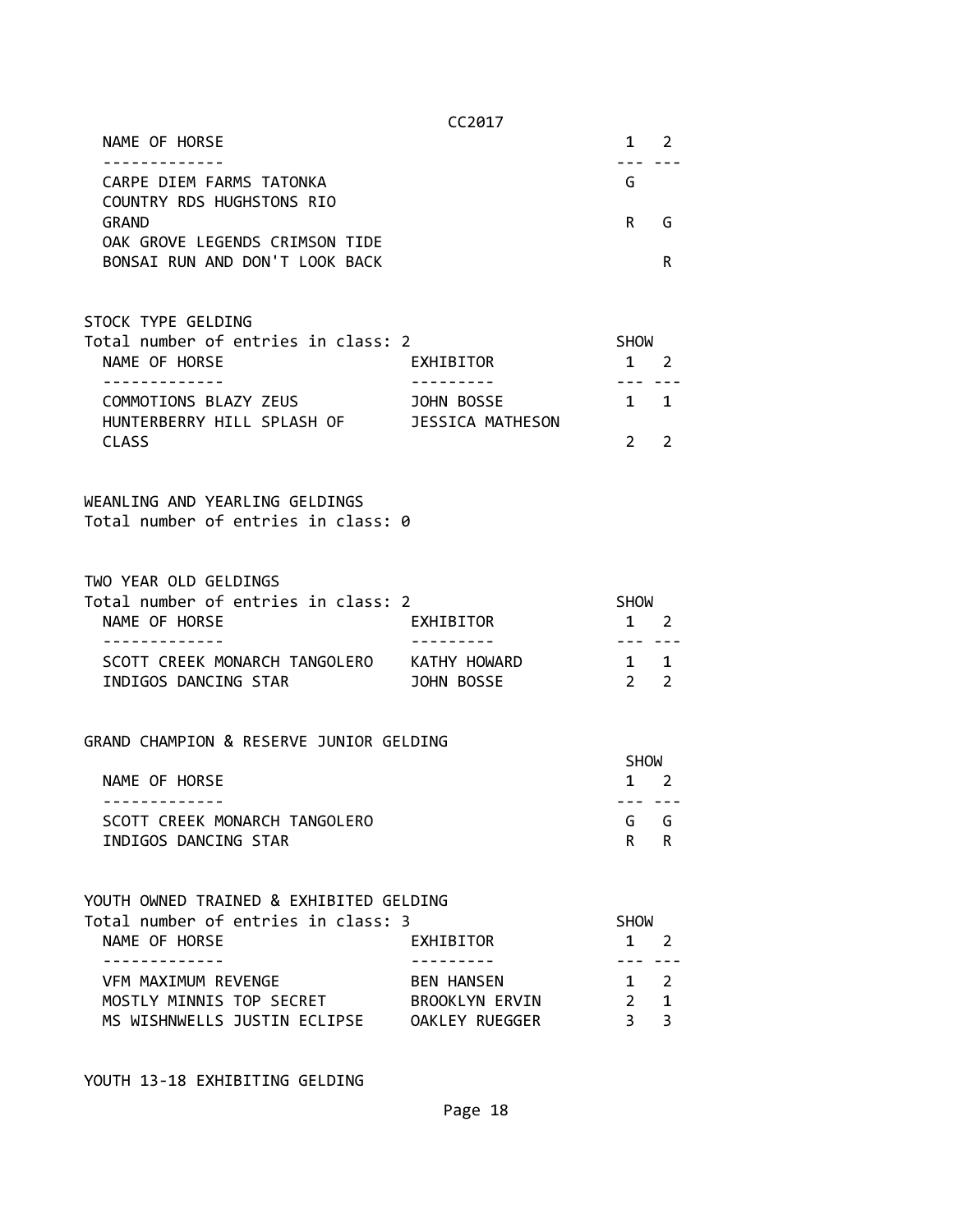|                                                                           | CC2017              |                        |   |
|---------------------------------------------------------------------------|---------------------|------------------------|---|
| Total number of entries in class: 1                                       |                     | <b>SHOW</b>            |   |
| NAME OF HORSE                                                             | EXHIBITOR           | 1 2                    |   |
| -------------                                                             |                     | --- ---                |   |
|                                                                           |                     |                        |   |
| YOUTH 8-12 EXHIBITING GELDING                                             |                     |                        |   |
| Total number of entries in class: 6                                       |                     | SHOW                   |   |
| NAME OF HORSE                                                             | EXHIBITOR           | 1 2                    |   |
| .                                                                         |                     | ---                    |   |
| VFM MAXIMUM REVENGE                                                       | BENJAMIN HANSEN 1 1 |                        |   |
| OAK BAY SALSAS REMARKABLE EMILY HALL                                      |                     | $2 \quad 2$            |   |
| THISTLE FIELDS MYSTICAL SPIRIT ADDIE COREY                                |                     | $3 \overline{4}$       |   |
| BONSAI RUN AND DON'T LOOK BACK REBECCA GOERTZEN 4 3                       |                     |                        |   |
| DAYSPRING SOLOMONS SONG KEIRA WARD                                        |                     | 5 <sub>5</sub>         |   |
|                                                                           |                     |                        |   |
|                                                                           |                     |                        |   |
| YOUTH 7 & UNDER EXHIBITING GELDING<br>Total number of entries in class: 6 |                     |                        |   |
|                                                                           |                     | SHOW                   |   |
| NAME OF HORSE<br>--------------                                           | EXHIBITOR           | $1 \quad 2$            |   |
| SCOTT CREEK MONARCH TANGOLERO KATHY HOWARD                                | ---------           | --- ---<br>$1 \quad 1$ |   |
| MS WISHNWELLS JUSTIN ECLIPSE ASPEN RUEGGER                                |                     |                        |   |
|                                                                           |                     | $2 \quad 3$            |   |
| COUNTRY RDS HUGHSTONS RIO GABRIEL FOUSEK-KAHL                             |                     |                        |   |
| <b>GRAND</b>                                                              |                     | $3^{\circ}$            | 2 |
|                                                                           |                     |                        |   |
| YOUTH STOCK TYPE GELDING                                                  |                     |                        |   |
| Total number of entries in class: 2                                       |                     | <b>SHOW</b>            |   |
| NAME OF HORSE                                                             | EXHIBITOR           | 1 2                    |   |
|                                                                           |                     | $- - -$                |   |
| OAK BAY BURNISHED EDITION EMILY HALL                                      |                     | $1 \quad 2$            |   |
| SCOTT CREEK RIVER WIND MEGYN HALL                                         |                     | $2 \quad 1$            |   |
|                                                                           |                     |                        |   |
| COUNTRY PLEASURE DRIVING MARES                                            |                     |                        |   |
| Total number of entries in class: 3                                       |                     | SHOW                   |   |
| NAME OF HORSE                                                             | EXHIBITOR           | $1 \quad 2$            |   |
| RHMF GEMINIS DANCIN IN THE                                                | CINDY SAUM          |                        |   |
| WIND                                                                      |                     | $1 \quad 1$            |   |
|                                                                           |                     | 2 <sub>2</sub>         |   |
| VFM FAIREST IMAGE                                                         | CHERIE SMITH        |                        |   |
|                                                                           |                     |                        |   |
| OPEN COUNTRY PLEASURE DRIVING 32" & UNDER                                 |                     |                        |   |
| Total number of entries in class: 2                                       |                     | SHOW                   |   |
| NAME OF HORSE                                                             | EXHIBITOR           | 1 2                    |   |
| -----------<br>HUNTERBERRY HILL SPLASH OF                                 | ELLEN LYMAN         |                        |   |
|                                                                           |                     |                        |   |

Page 19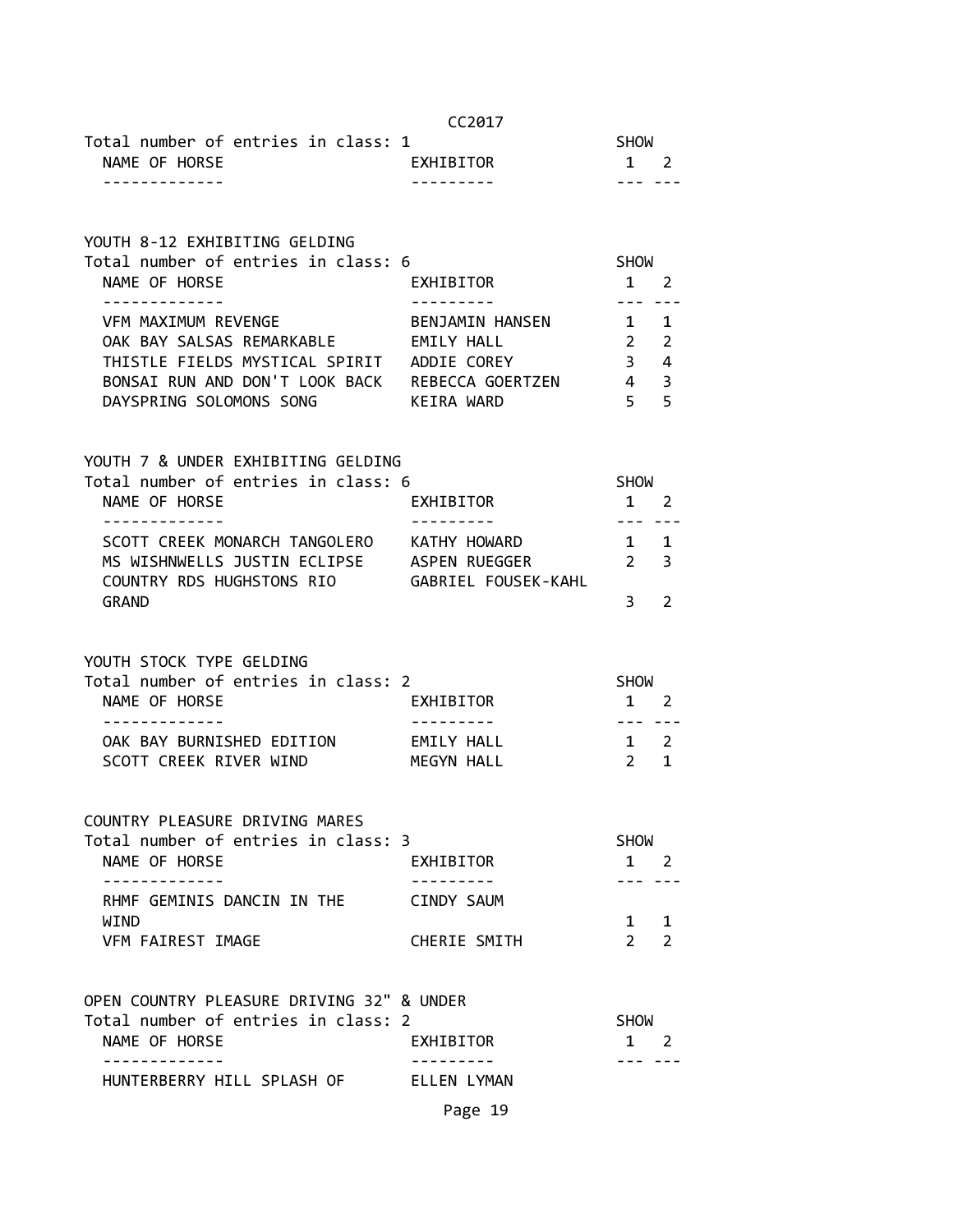|                                                                        |              | CC2017                     |                            |                     |
|------------------------------------------------------------------------|--------------|----------------------------|----------------------------|---------------------|
| <b>CLASS</b><br>LAZY RS SUPER STAR                                     |              | BAMBI ROYLANCE             | $1 \quad$<br>$2^{\circ}$   | $\overline{2}$<br>1 |
| COUNTRY PLEASURE DRIVING GELDINGS                                      |              |                            |                            |                     |
| Total number of entries in class: 3<br>NAME OF HORSE                   | EXHIBITOR    |                            | <b>SHOW</b><br>$1 \quad 2$ |                     |
| OAK BAY SHADOWFAX<br>COUNTRY RDS HUGHSTONS RIO KATHY HOWARD            |              | JESSIE SKERJANIC           | $\overline{1}$             | $\overline{2}$      |
| <b>GRAND</b><br>HUNTERBERRY HILL SPLASH OF ELLEN LYMAN<br><b>CLASS</b> |              |                            | $\overline{2}$<br>3        | $\mathbf 1$<br>3    |
|                                                                        |              |                            |                            |                     |
| CLASSIC PLEASURE DRIVING GELDINGS                                      |              |                            |                            |                     |
| Total number of entries in class: 7<br>NAME OF HORSE                   | EXHIBITOR    |                            | <b>SHOW</b><br>$1 \quad 2$ |                     |
|                                                                        |              |                            | ----                       |                     |
| RHMF GEMINIS SPARKLIN KID<br>VFM MAXIMUM REVENGE                       |              | CINDY SAUM<br>KATIE HANSEN | 1<br>$2^{\circ}$           | 2                   |
| BONSAI RUN FOOLS GOLD                                                  |              | MORGAN MCGUIRE             | $\frac{3}{2}$              | 4<br>$\mathbf{1}$   |
| BONSAI RUN AND DON'T LOOK BACK CHERIE SMITH                            |              |                            | $\overline{4}$             | 5                   |
| OAK GROVE LEGENDS CRIMSON TIDE  CHEYENNE TAYLOR                        |              |                            | 5 <sub>1</sub>             | 6                   |
| VFM TOUR DE FRANCE                                                     | KELSEY LOGUE |                            | 6                          | 3                   |
| HUNTERBERRY HILL SPLASH OF FLLEN LYMAN                                 |              |                            |                            |                     |
| <b>CLASS</b>                                                           |              |                            | 7                          |                     |
| OPEN CLASSIC PLEASURE DRIVING 32" & UNDER                              |              |                            |                            |                     |
| Total number of entries in class: 2<br>NAME OF HORSE                   | EXHIBITOR    |                            | <b>SHOW</b><br>$1 \quad 2$ |                     |
|                                                                        |              |                            | ----                       |                     |
| BONSAI RUN FOOLS GOLD                                                  |              | MORGAN MCGUIRE             | $\sim$ 1                   | 1                   |
| OAK GROVE LEGENDS CRIMSON TIDE CHEYENNE TAYLOR                         |              |                            | $\mathbf{2}^{\prime}$      | 2                   |
| CLASSIC PLEASURE DRIVING MARES                                         |              |                            |                            |                     |
| Total number of entries in class: 3                                    |              |                            | <b>SHOW</b>                |                     |
| NAME OF HORSE                                                          | EXHIBITOR    |                            | $1 \quad$                  | $\overline{2}$      |
| GALLERY ORIGINALS MISS                                                 |              | CHERIE SMITH               |                            |                     |
| PERPHECTION<br>RHMF GEMINIS SHIMMERING BLACK RONDA FIGAL               |              |                            | $\mathbf{1}$               | 1                   |
| <b>ONYX</b>                                                            |              |                            | $\overline{2}$             | $\overline{2}$      |

SOLID-COLOR STALLIONS AND GELDINGS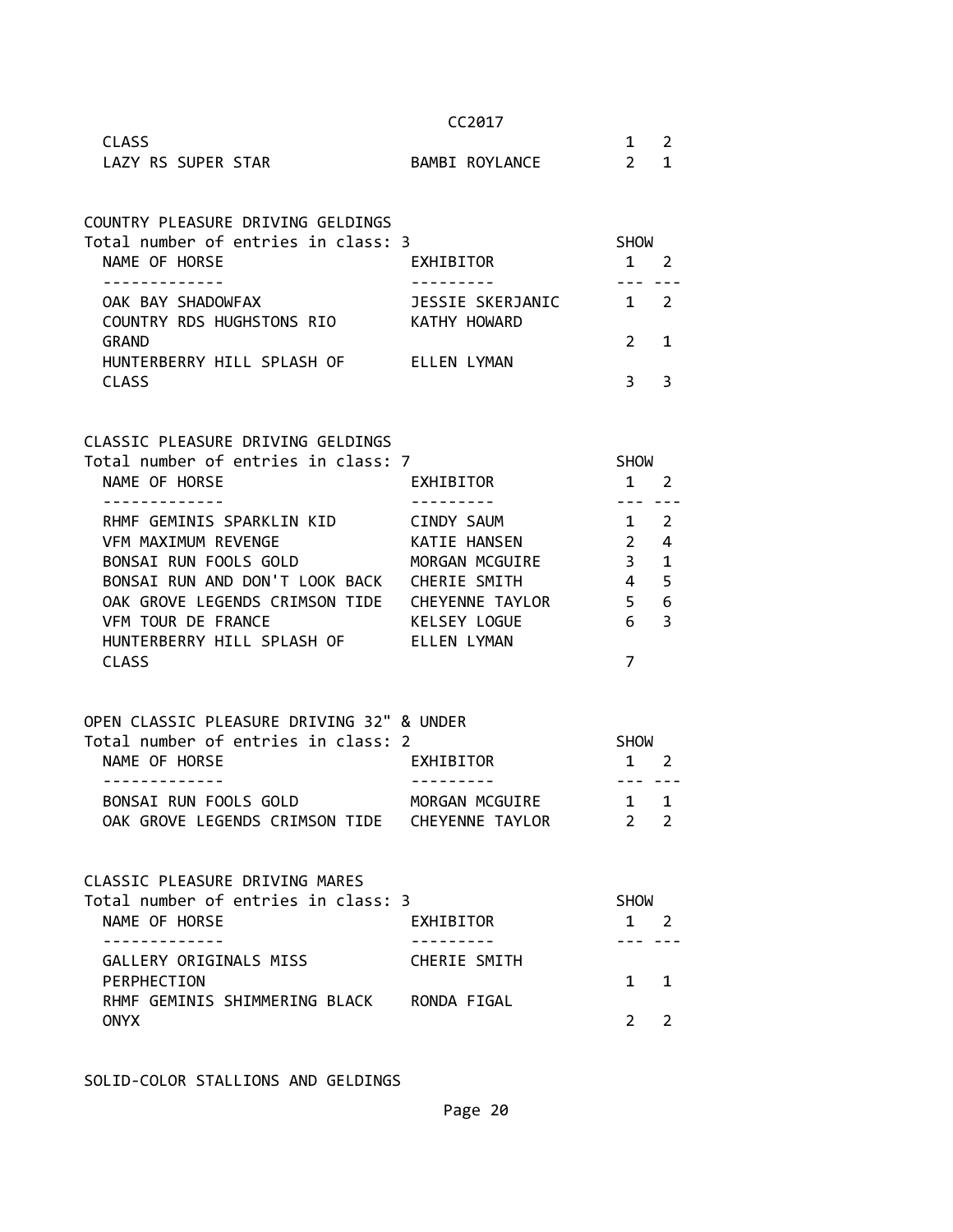| Total number of entries in class: 3                                                       |                                | <b>SHOW</b>                                                                                                                                                                                                                                                                                                                                                                                                                                                                |                                 |
|-------------------------------------------------------------------------------------------|--------------------------------|----------------------------------------------------------------------------------------------------------------------------------------------------------------------------------------------------------------------------------------------------------------------------------------------------------------------------------------------------------------------------------------------------------------------------------------------------------------------------|---------------------------------|
| NAME OF HORSE<br>-------------                                                            | EXHIBITOR                      | $1 \quad 2$<br>$- - -$                                                                                                                                                                                                                                                                                                                                                                                                                                                     | $- - -$                         |
| COMMOTIONS BLAZY ZEUS                                                                     | JOHN BOSSE                     | $1 \quad 3$                                                                                                                                                                                                                                                                                                                                                                                                                                                                |                                 |
|                                                                                           |                                |                                                                                                                                                                                                                                                                                                                                                                                                                                                                            |                                 |
| THISTLE FIELDS MYSTICAL SPIRIT PATTY BUTTERFIELD<br>SCOTT CREEK CALL ME SALSA JOANNE ROSS |                                | $\begin{array}{ccc} 2 & 2 \\ 3 & 1 \end{array}$                                                                                                                                                                                                                                                                                                                                                                                                                            |                                 |
| MULTI-COLOR STALLIONS AND GELDINGS                                                        |                                |                                                                                                                                                                                                                                                                                                                                                                                                                                                                            |                                 |
| Total number of entries in class: 6                                                       |                                | SHOW                                                                                                                                                                                                                                                                                                                                                                                                                                                                       |                                 |
| NAME OF HORSE<br>------------- <i>-</i>                                                   | EXHIBITOR                      | 1                                                                                                                                                                                                                                                                                                                                                                                                                                                                          | $\overline{2}$<br>$\frac{1}{2}$ |
| CARPE DIEM FARMS TATONKA ELLEN LYMAN                                                      |                                | $1 \quad 4$                                                                                                                                                                                                                                                                                                                                                                                                                                                                |                                 |
| MS WISHNWELLS JUSTIN ECLIPSE ASPEN RUEGGER                                                |                                | $2^{\circ}$                                                                                                                                                                                                                                                                                                                                                                                                                                                                | 1                               |
| RHMF GEMINIS SPARKLIN KID CINDY SAUM                                                      |                                | 3 <sup>7</sup>                                                                                                                                                                                                                                                                                                                                                                                                                                                             | 3                               |
| WINSOME MONARCHS BEST FOOT KELSEY LOGUE                                                   |                                |                                                                                                                                                                                                                                                                                                                                                                                                                                                                            |                                 |
| <b>FORWARD</b>                                                                            |                                | 4                                                                                                                                                                                                                                                                                                                                                                                                                                                                          | 2                               |
| BONSAI RUN AND DON'T LOOK BACK CHERIE SMITH                                               |                                | 5 <sub>1</sub>                                                                                                                                                                                                                                                                                                                                                                                                                                                             | 6                               |
| ELEGANT ART TRU INSPIRATO BARBARA KHAL                                                    |                                | 6                                                                                                                                                                                                                                                                                                                                                                                                                                                                          | 5                               |
| SENIOR STALLIONS 32" & UNDER                                                              |                                |                                                                                                                                                                                                                                                                                                                                                                                                                                                                            |                                 |
| Total number of entries in class: 2                                                       |                                | SHOW                                                                                                                                                                                                                                                                                                                                                                                                                                                                       |                                 |
| NAME OF HORSE                                                                             | EXHIBITOR                      | $1 \quad 2$                                                                                                                                                                                                                                                                                                                                                                                                                                                                |                                 |
| -------------                                                                             | ----------                     | $\frac{1}{2} \left( \frac{1}{2} \right) \left( \frac{1}{2} \right) \left( \frac{1}{2} \right) \left( \frac{1}{2} \right) \left( \frac{1}{2} \right) \left( \frac{1}{2} \right) \left( \frac{1}{2} \right) \left( \frac{1}{2} \right) \left( \frac{1}{2} \right) \left( \frac{1}{2} \right) \left( \frac{1}{2} \right) \left( \frac{1}{2} \right) \left( \frac{1}{2} \right) \left( \frac{1}{2} \right) \left( \frac{1}{2} \right) \left( \frac{1}{2} \right) \left( \frac$ |                                 |
| SCOTT CREEK INDI CHROME WHEELS KATHY HOWARD<br>WINSOME MONARCHS BEST FOOT KELSEY LOGUE    |                                |                                                                                                                                                                                                                                                                                                                                                                                                                                                                            | $1 \quad 1$                     |
| FORWARD                                                                                   |                                | $\overline{2}$                                                                                                                                                                                                                                                                                                                                                                                                                                                             | 2                               |
| SENIOR STALLIONS OVER 32" TO 34"                                                          |                                |                                                                                                                                                                                                                                                                                                                                                                                                                                                                            |                                 |
| Total number of entries in class: 2                                                       |                                | <b>SHOW</b>                                                                                                                                                                                                                                                                                                                                                                                                                                                                |                                 |
| NAME OF HORSE                                                                             | EXHIBITOR                      | $1 \quad 2$                                                                                                                                                                                                                                                                                                                                                                                                                                                                |                                 |
| -------------<br>THRS DARK DESIRE                                                         | ----------<br>JESSICA MATHESON | --- ---<br>1 1                                                                                                                                                                                                                                                                                                                                                                                                                                                             |                                 |
| COLUMBIA TRIPLE CROWN                                                                     | ADELYN ROWLAND                 | $\overline{2}$                                                                                                                                                                                                                                                                                                                                                                                                                                                             | $\overline{2}$                  |
|                                                                                           |                                |                                                                                                                                                                                                                                                                                                                                                                                                                                                                            |                                 |

GRAND CHAMPION & RESERVE SENIOR STALLION

| <b>SHOW</b> |             |
|-------------|-------------|
|             | $1 \quad 2$ |
|             |             |
|             | G G         |
|             | R R         |
|             |             |

STOCK TYPE STALLION Total number of entries in class: 0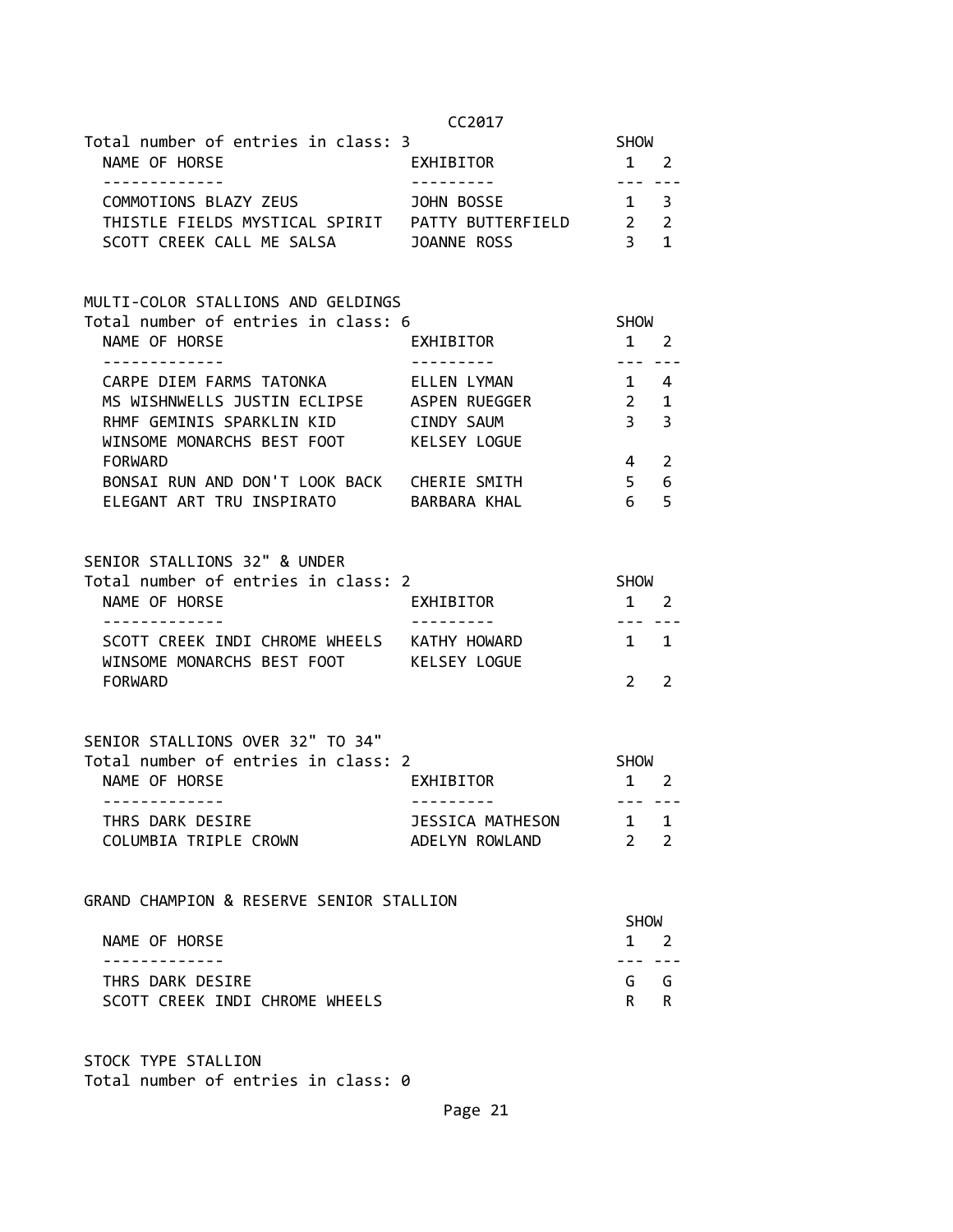| GRAND & RESERVE CHAMPION STOCK TYPE HALTER S/M/G |             |   |  |
|--------------------------------------------------|-------------|---|--|
|                                                  | <b>SHOW</b> |   |  |
| NAME OF HORSE                                    |             |   |  |
|                                                  |             |   |  |
| GALLERY ORIGINALS MISS                           |             |   |  |
| PERPHECTION                                      | G.          | G |  |
| COMMOTIONS BLAZY ZEUS                            | R           | R |  |
|                                                  |             |   |  |

TWO YEAR OLD STALLIONS 29" & UNDER Total number of entries in class: 0

| TWO YEAR OLD STALLIONS OVER 29" TO 31" |           |             |  |
|----------------------------------------|-----------|-------------|--|
| Total number of entries in class: 1    |           | <b>SHOW</b> |  |
| NAME OF HORSE                          | EXHIBITOR | $1 \quad 2$ |  |
|                                        |           |             |  |

| TWO YEAR OLD STALLIONS OVER 31" TO 33" |                |             |             |  |
|----------------------------------------|----------------|-------------|-------------|--|
| Total number of entries in class: 2    |                | <b>SHOW</b> |             |  |
| NAME OF HORSE                          | EXHIBITOR      |             |             |  |
|                                        |                |             |             |  |
| DAYSPRING IMPRESSED ON MY              | ADELYN ROWLAND |             |             |  |
| <b>HEART</b>                           |                |             | $1 \quad 1$ |  |
| SCOTT CREEK MONARCH                    | HEATHER KAHL   |             |             |  |
| NIGHTFLIGHT                            |                |             |             |  |

# YEARLING STALLIONS 28" & UNDER Total number of entries in class: 0

YEARLING STALLIONS OVER 28" TO 30"

| Total number of entries in class: 1 |              | <b>SHOW</b> |  |
|-------------------------------------|--------------|-------------|--|
| NAME OF HORSE                       | EXHIBITOR    | $1 \quad 2$ |  |
|                                     |              |             |  |
| ELEGANT ART TRU INSPIRATO           | RARRARA KAHI | $1 \quad 1$ |  |

| YEARLING STALLIONS OVER 30" TO 32"  |                  |             |  |
|-------------------------------------|------------------|-------------|--|
| Total number of entries in class: 2 |                  | <b>SHOW</b> |  |
| NAME OF HORSE                       | EXHIBITOR        | $1 \quad 2$ |  |
|                                     |                  |             |  |
| OAK BAY SALSAS A CUT ABOVE          | JESSIE SKERJANIC | $1 \quad 1$ |  |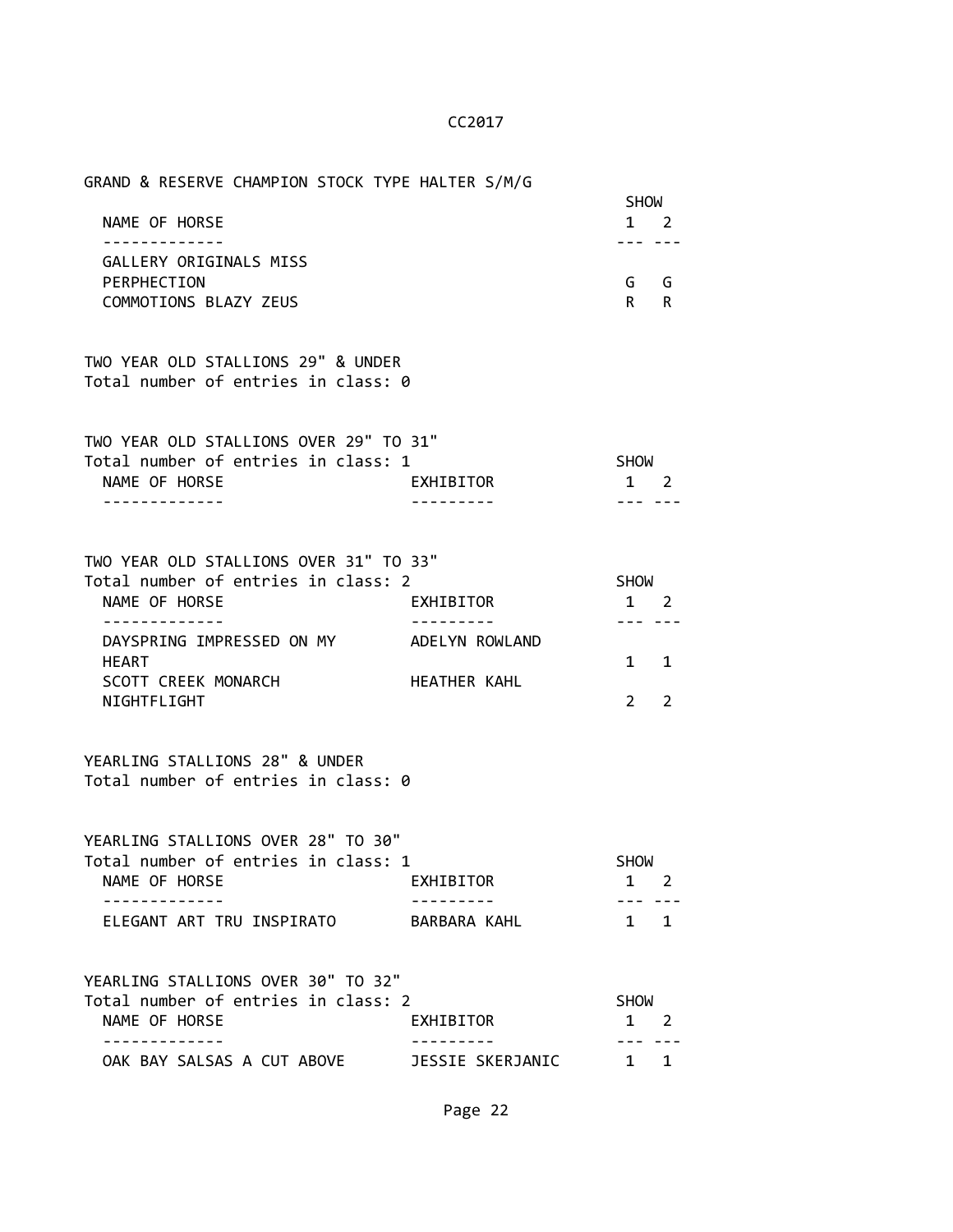WEANLING STALLIONS Total number of entries in class: 0

# GRAND CHAMPION & RESERVE JUNIOR STALLION

|                            | <b>SHOW</b> |             |  |
|----------------------------|-------------|-------------|--|
| NAME OF HORSE              |             | $1 \quad 2$ |  |
|                            |             |             |  |
| DAYSPRING IMPRESSED ON MY  |             |             |  |
| <b>HEART</b>               | G           | G           |  |
| OAK BAY SALSAS A CUT ABOVE | R.          |             |  |

AMATEUR OWNED TRAINED EXHIBITED SINGLE PLEASURE DRIVING Total number of entries in class: 0

| AMATEUR SINGLE PLEASURE DRIVING     |                 |             |  |
|-------------------------------------|-----------------|-------------|--|
| Total number of entries in class: 1 |                 | <b>SHOW</b> |  |
| NAME OF HORSE                       | EXHIBITOR       | $1 \quad 2$ |  |
|                                     |                 |             |  |
| MOUNTAIN MEADOWS BEY EXPLOSION      | SHERYL PETERSON | $1 \quad 1$ |  |

YOUTH OWNED TRAINED EXHIBITED SINGLE PLEASURE DRIVING Total number of entries in class: 0

YOUTH SINGLE PLEASURE DRIVING

| Total number of entries in class: 1 |            | SHOW        |
|-------------------------------------|------------|-------------|
| NAME OF HORSE                       | EXHIBITOR  | $1 \quad 2$ |
|                                     |            |             |
| OAK BAY BURNISHED EDITION           | FMTIY HAII | $1 \quad 1$ |

OVERALL AMATEUR CHAMPION Total number of entries in class: 0

SUPREME HALTER HORSE

|                           | <b>SHOW</b> |
|---------------------------|-------------|
| NAME OF HORSE             | $1 \quad 2$ |
|                           |             |
| THRS DARK DESIRE          | $S_S$       |
| DAYSPRING IMPRESSED ON MY |             |
| <b>HEART</b>              |             |